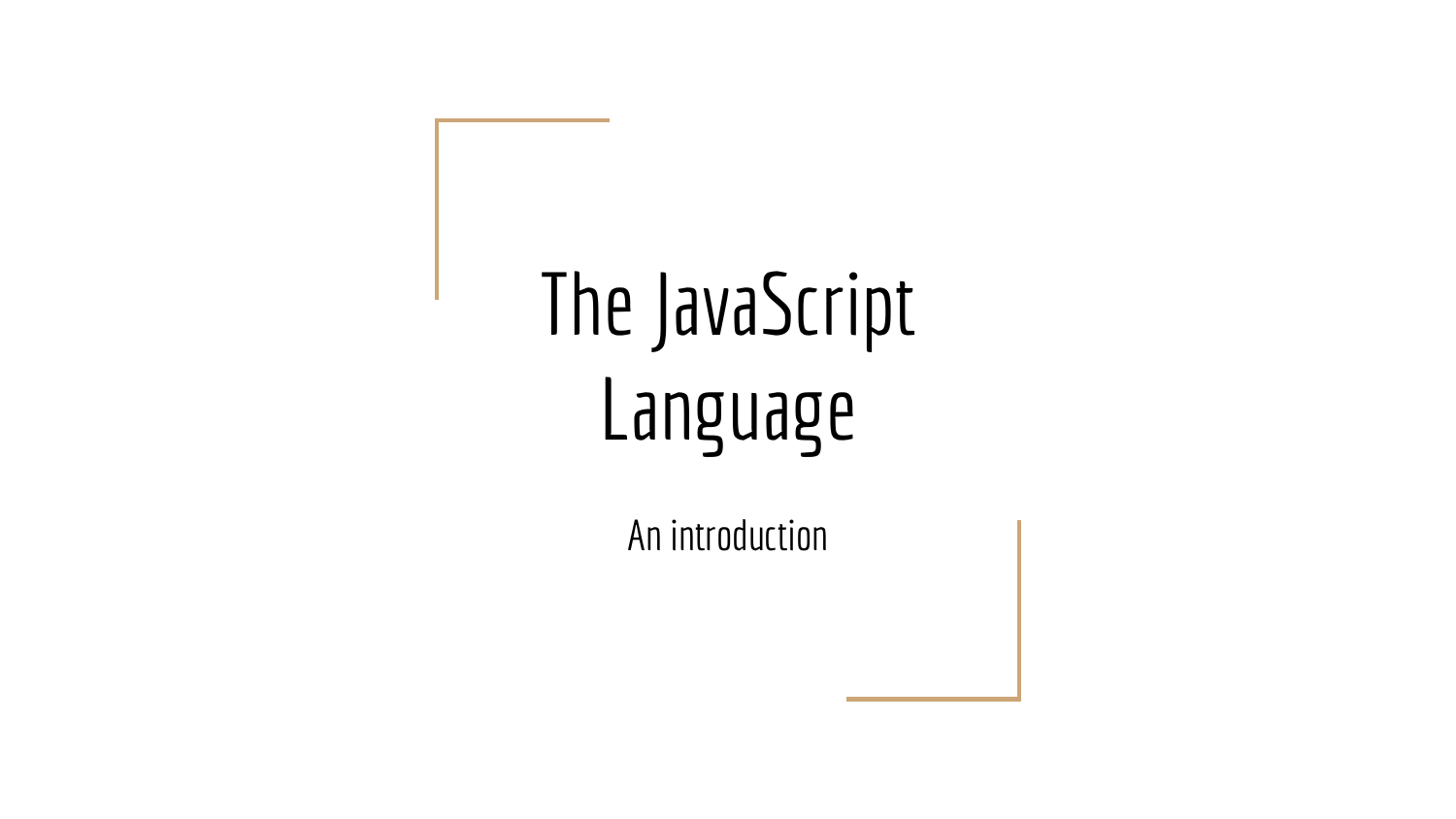# What can you do with JavaScript

- A lot:
	- Process (limited) user input, get data from external source (databases and more), do any calculations, generate HTML (from previous slides)
- Most importantly, for our class:
	- Access and modify a web page (both content and HTML markup)
	- Do that as the user is viewing the page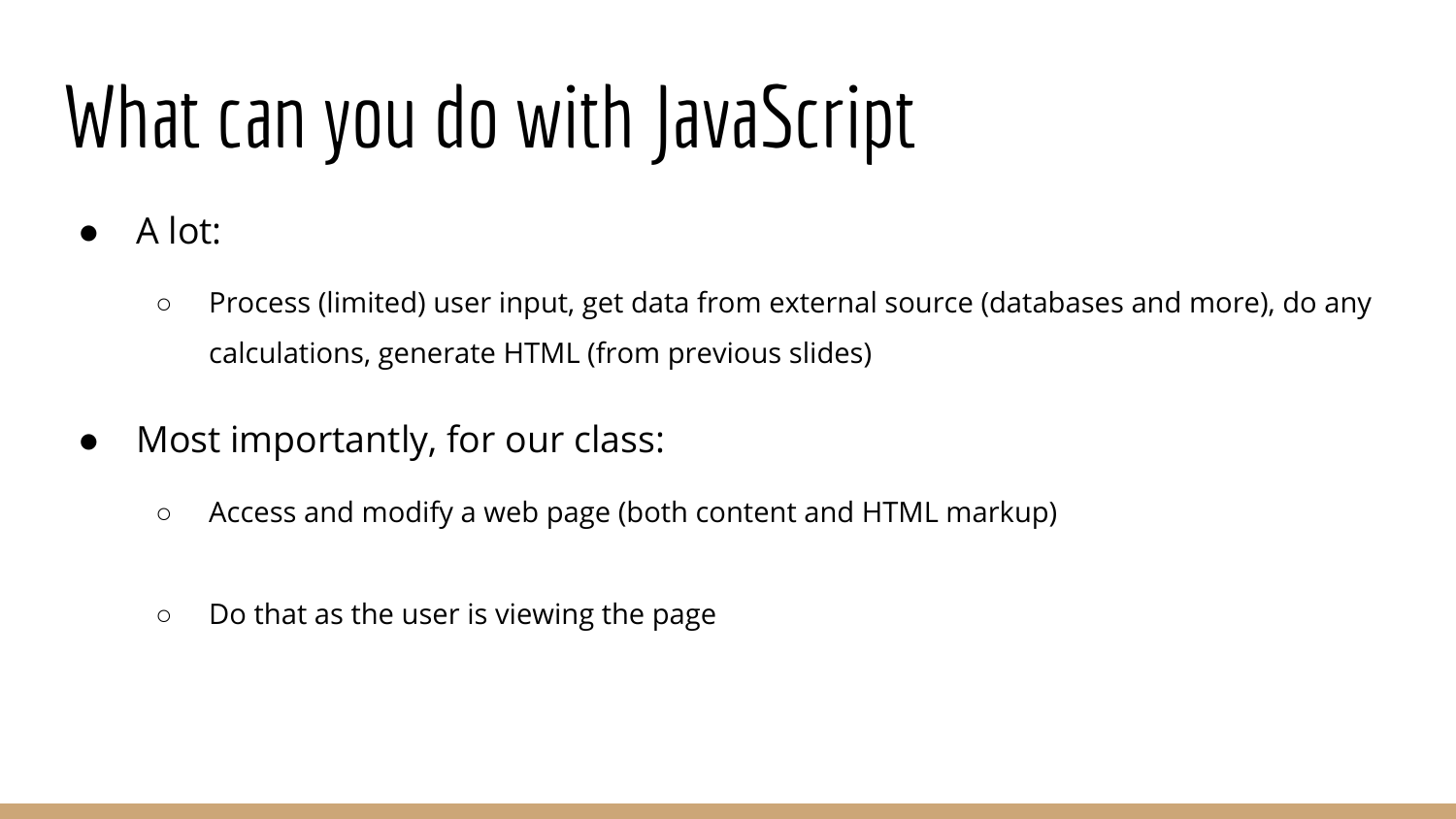Select text, elements, or attributes on an HTML page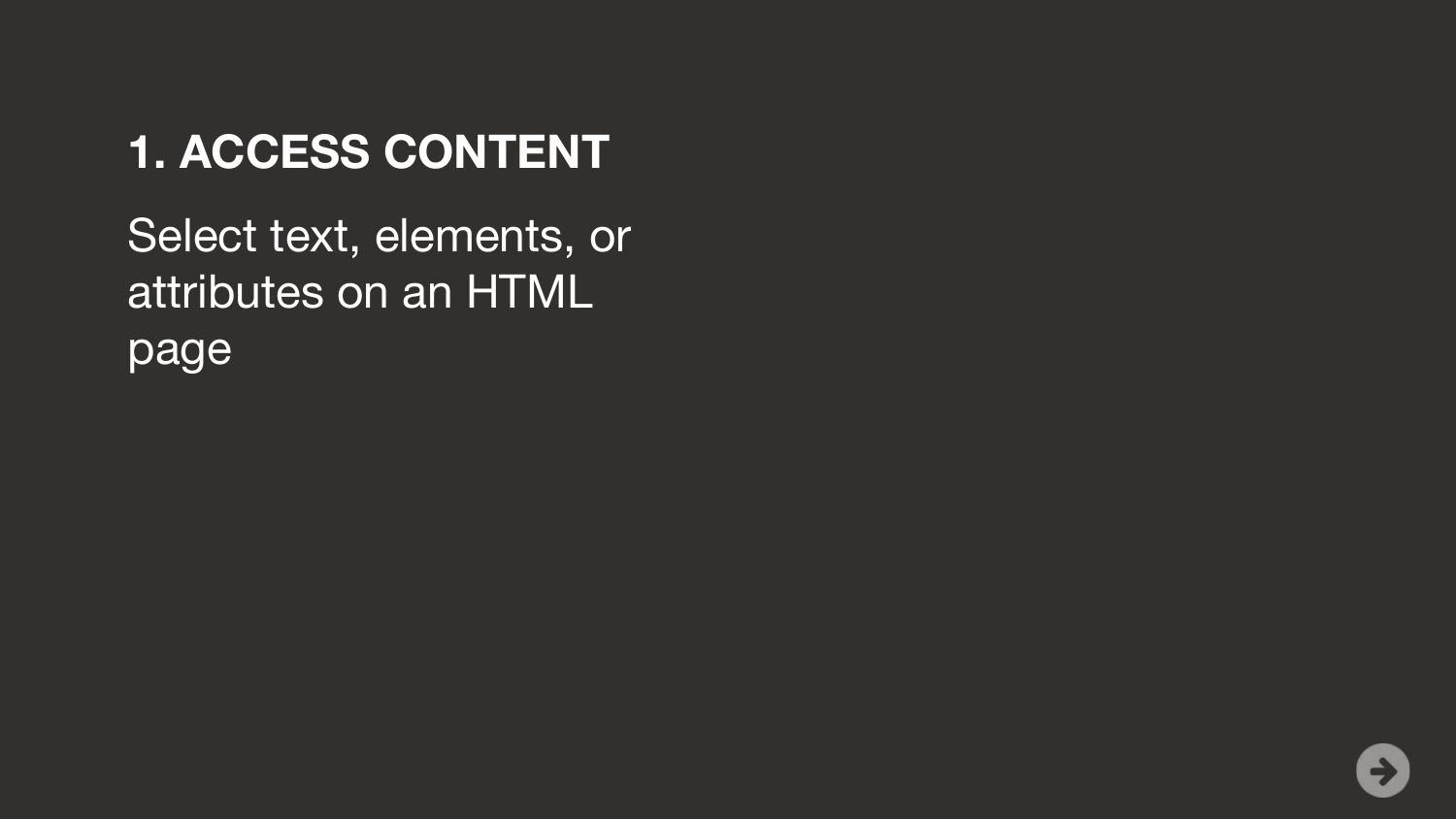Select text, elements, or attributes on an HTML page

#### **2. MODIFY CONTENT**

Add text, elements, or attributes to an HTML page (or remove them)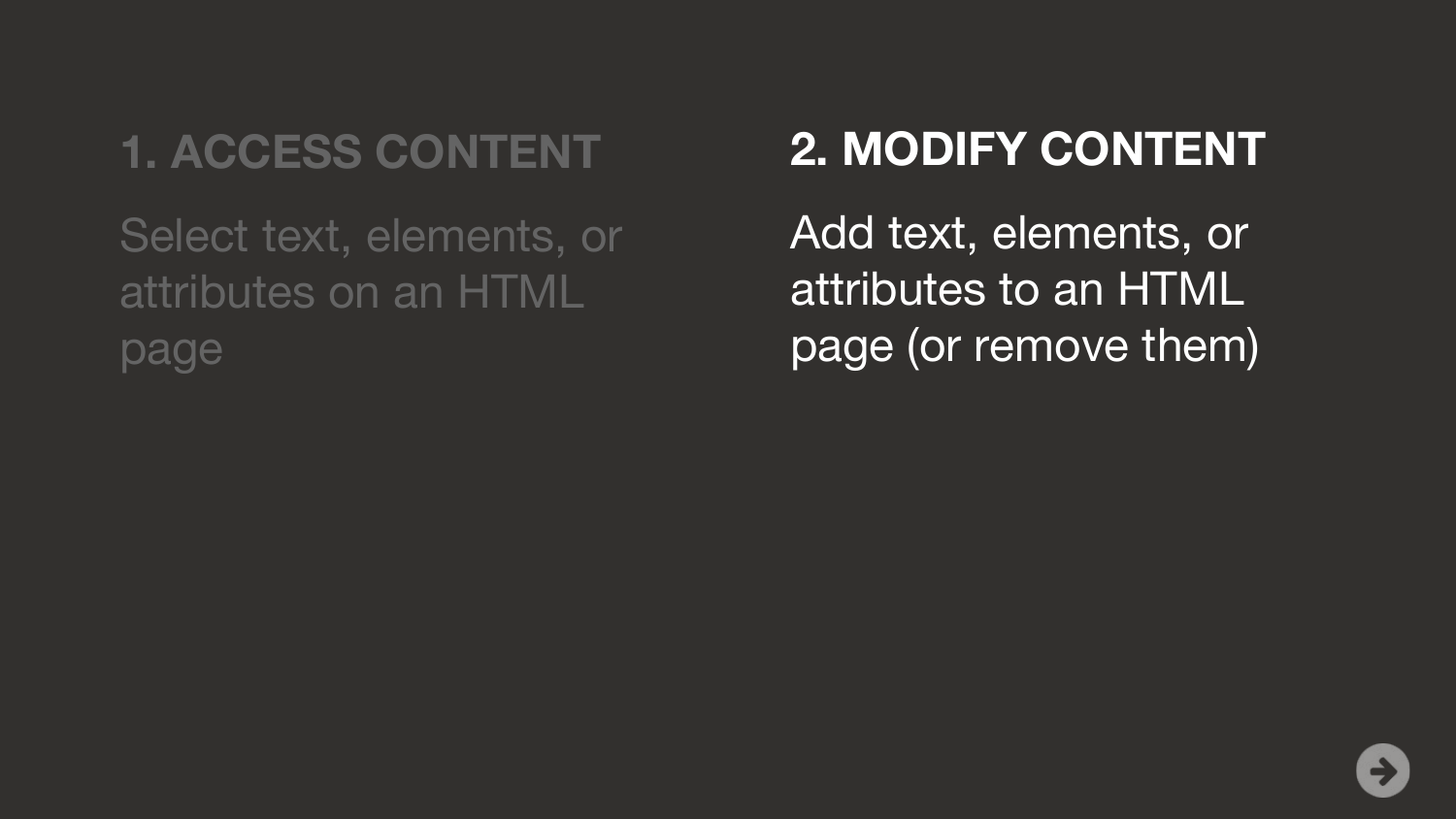Select text, elements, or attributes on an HTML page

#### **2. MODIFY CONTENT**

Add text, elements, or attributes to an HTML page (or remove them)

#### **3. PROGRAM RULES**

Specify a set of steps for the browser to follow (like a recipe)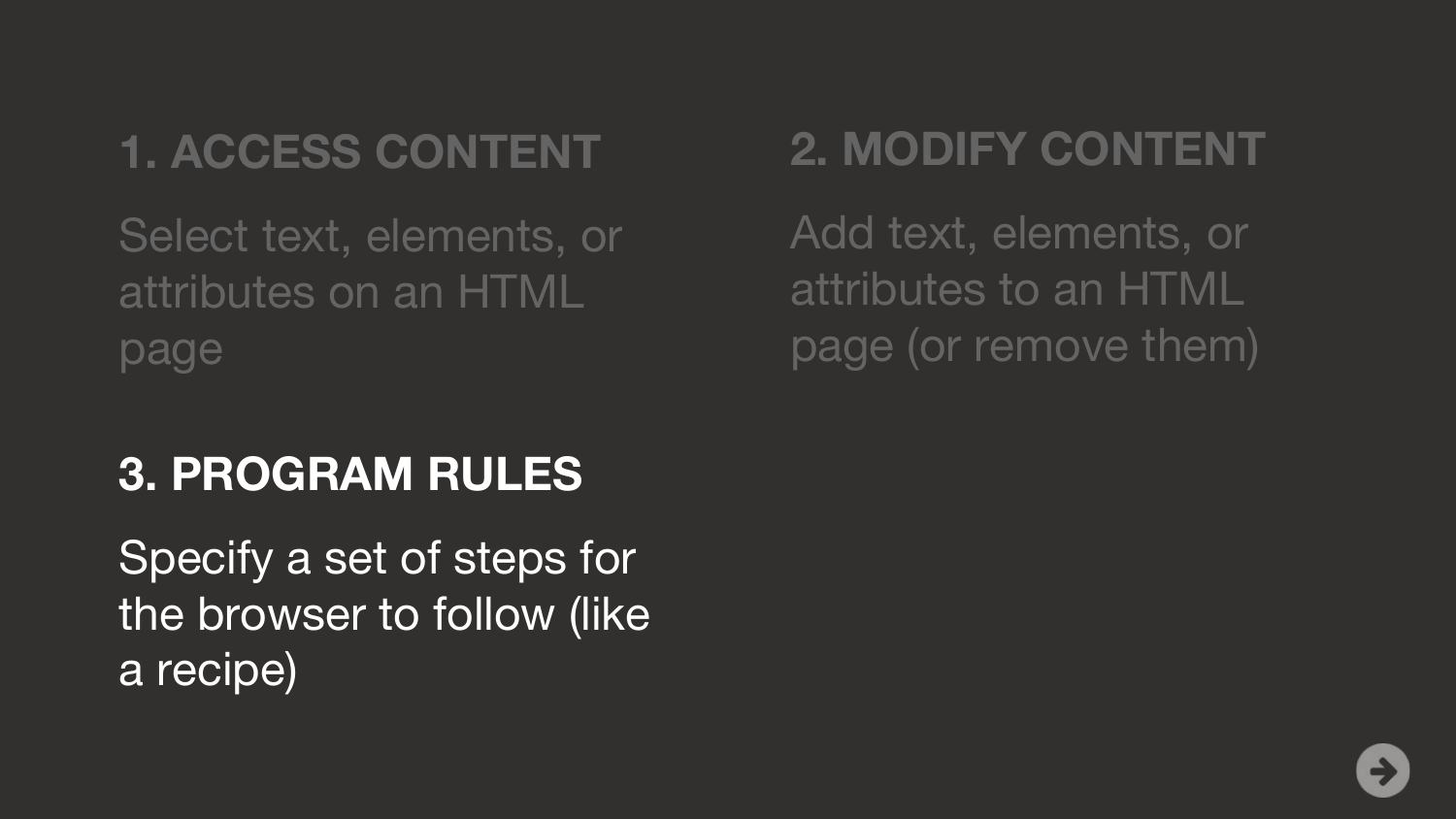Select text, elements, or attributes on an HTML page

#### **3. PROGRAM RULES**

Specify a set of steps for the browser to follow (like a recipe)

#### **2. MODIFY CONTENT**

Add text, elements, or attributes to an HTML page (or remove them)

#### **4. REACT TO EVENTS**

Tell a script to run in response to some event that occurred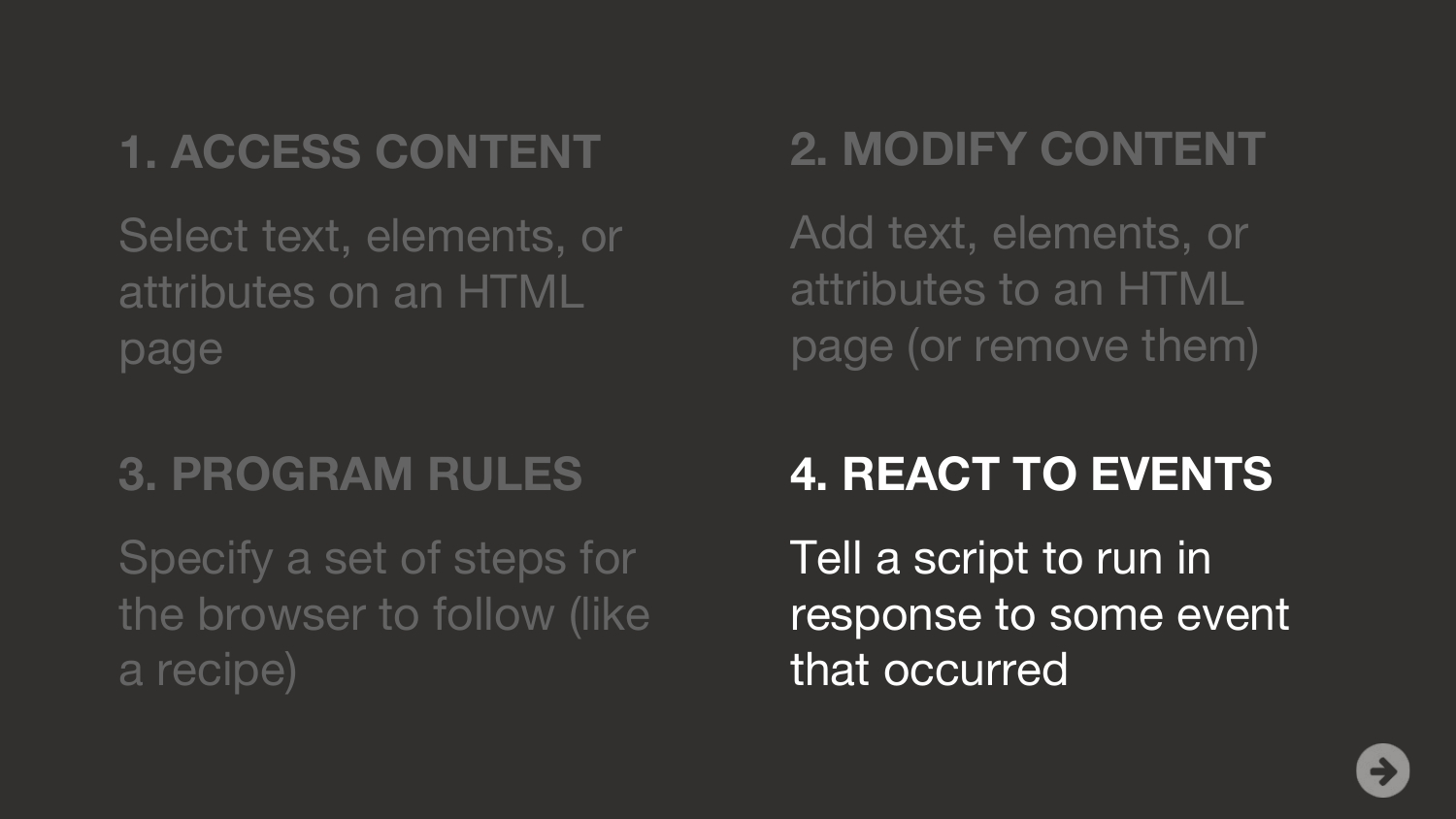### What you will need to learn

- 1. Programming concepts:
	- How to organize your ideas about sequences of tasks)
- 2. The JavaScript language:
	- How to express these ideas using the language vocabulary, syntax, and grammar
- \* You will also benefit greatly from looking at how this is done:
	- Look at examples of code
	- **Study tutorials**
	- Use stackoverflow.com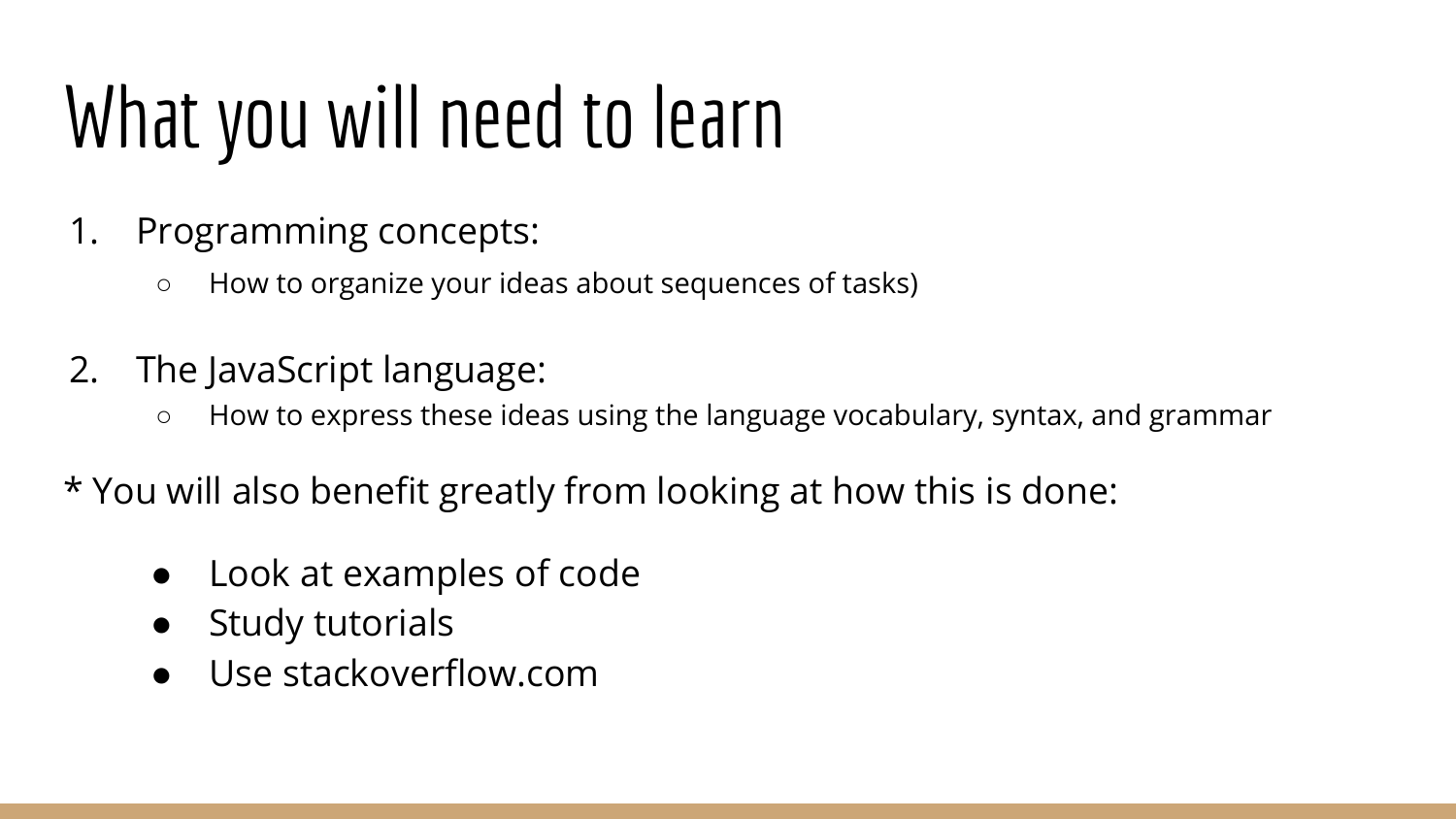#### Where to write your JavaScript code

- In your favorite text editor just like you did with HTML and CSS
- You may use the browser console for trying out code

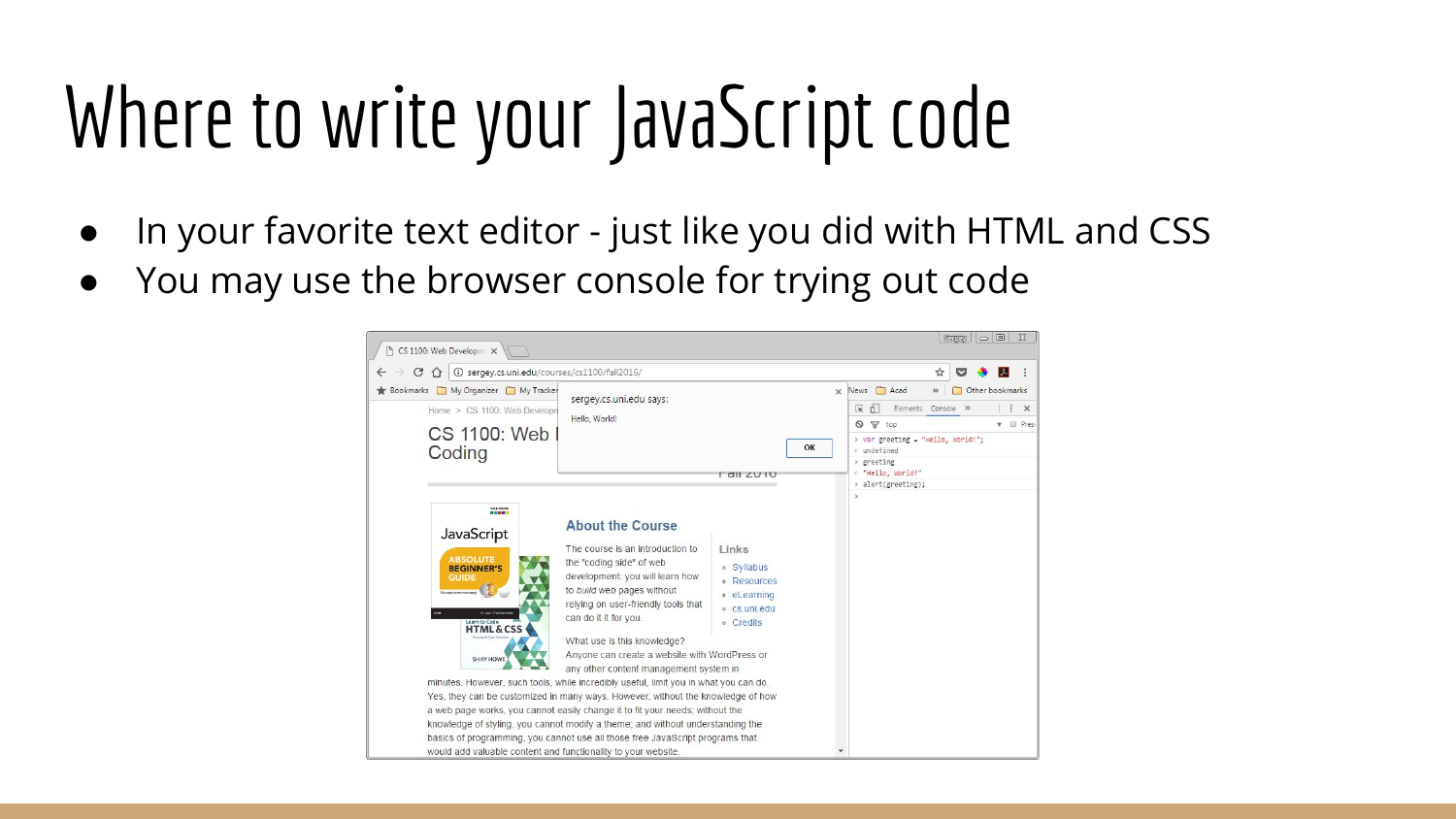### Where to place your JavaScript code

- a. Inside your html:
	- inside <script> </script> tags
- b. In a separate file (preferred approach):
	- use any name with a ".js" extension
	- do NOT include the <script> tags in your .js file
	- link to your HTML using this tag: <script src="path-to-your-.js-file">
- c. Both (only if you really need to)

\* Make sure to place your <script> tag close to the bottom of your HTML file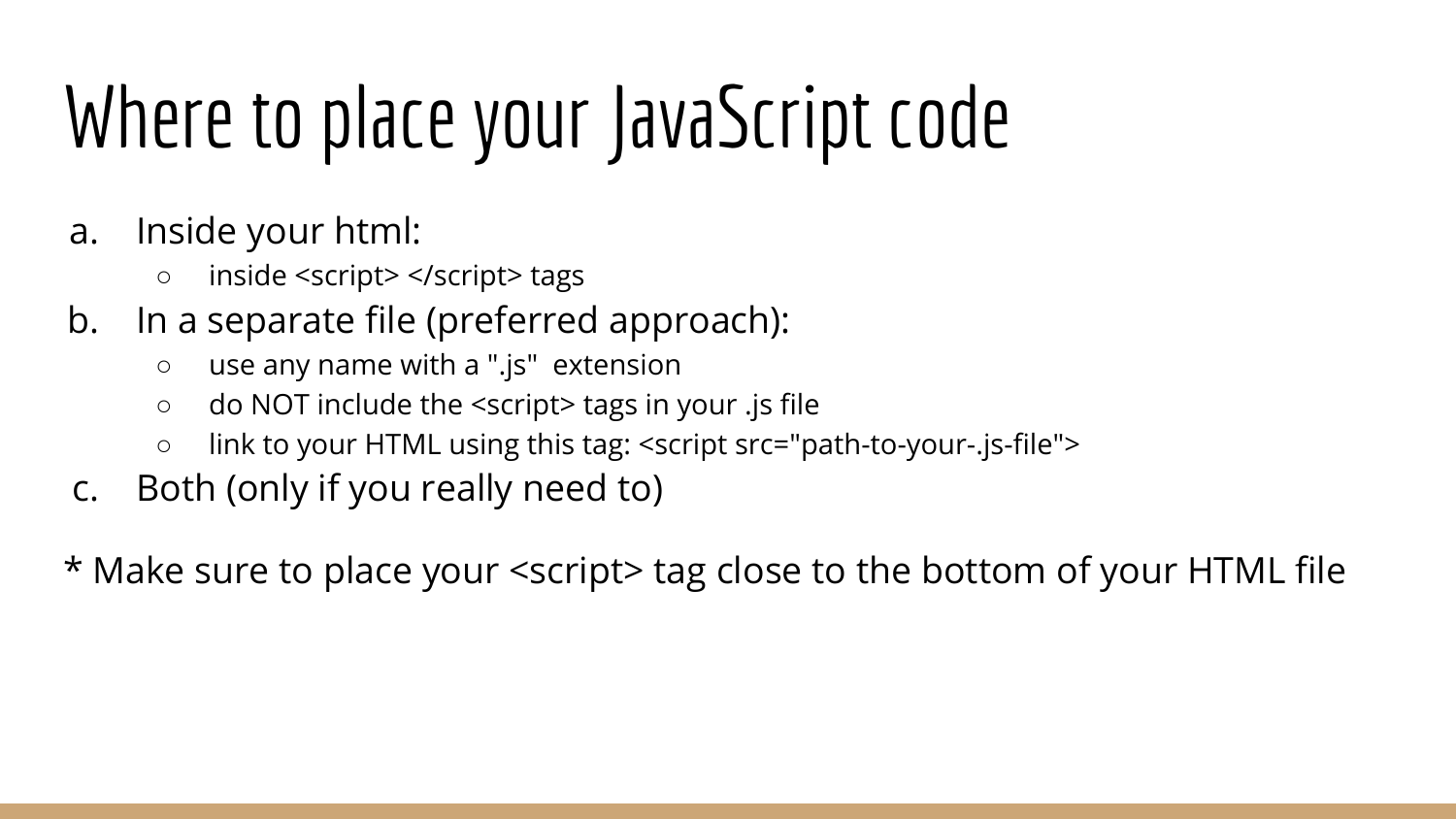#### JavaScript statements

- Each "step" in a program is a statement
- A statement is code that performs a task
- Statements are terminated with a semicolon:
	- var message;
		- message = "Hello, World!";
	- $\circ$  var x;  $x = 42$ ;
	- **○ recommended style: one line = one statement (or partial statement)**
- There are different types of statements; today we take a closer look at assignment statements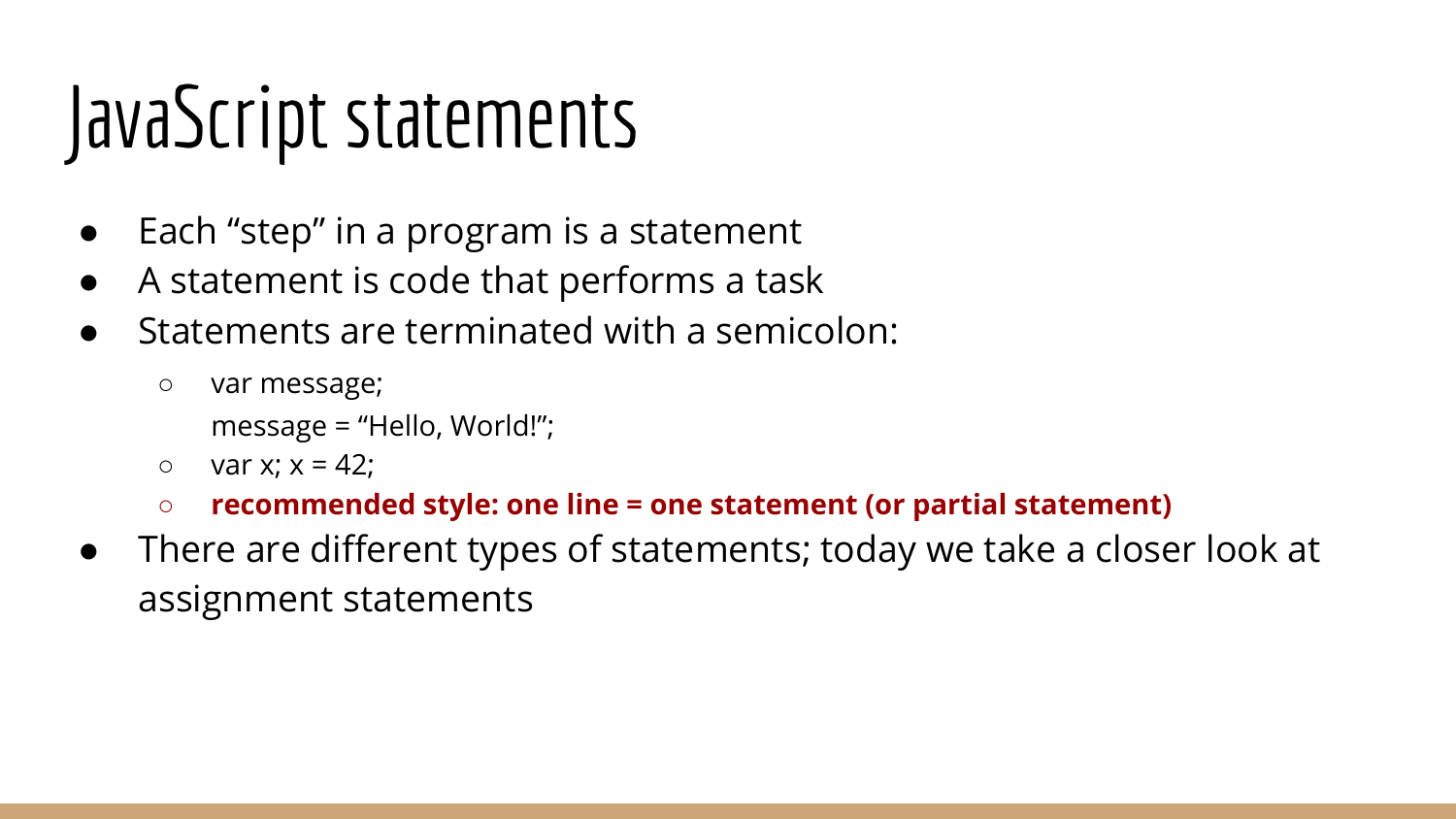#### Variables

- 1. Declaring a variable
- 2. Naming a variable
- 3. Assigning a value to a variable (assignment statement)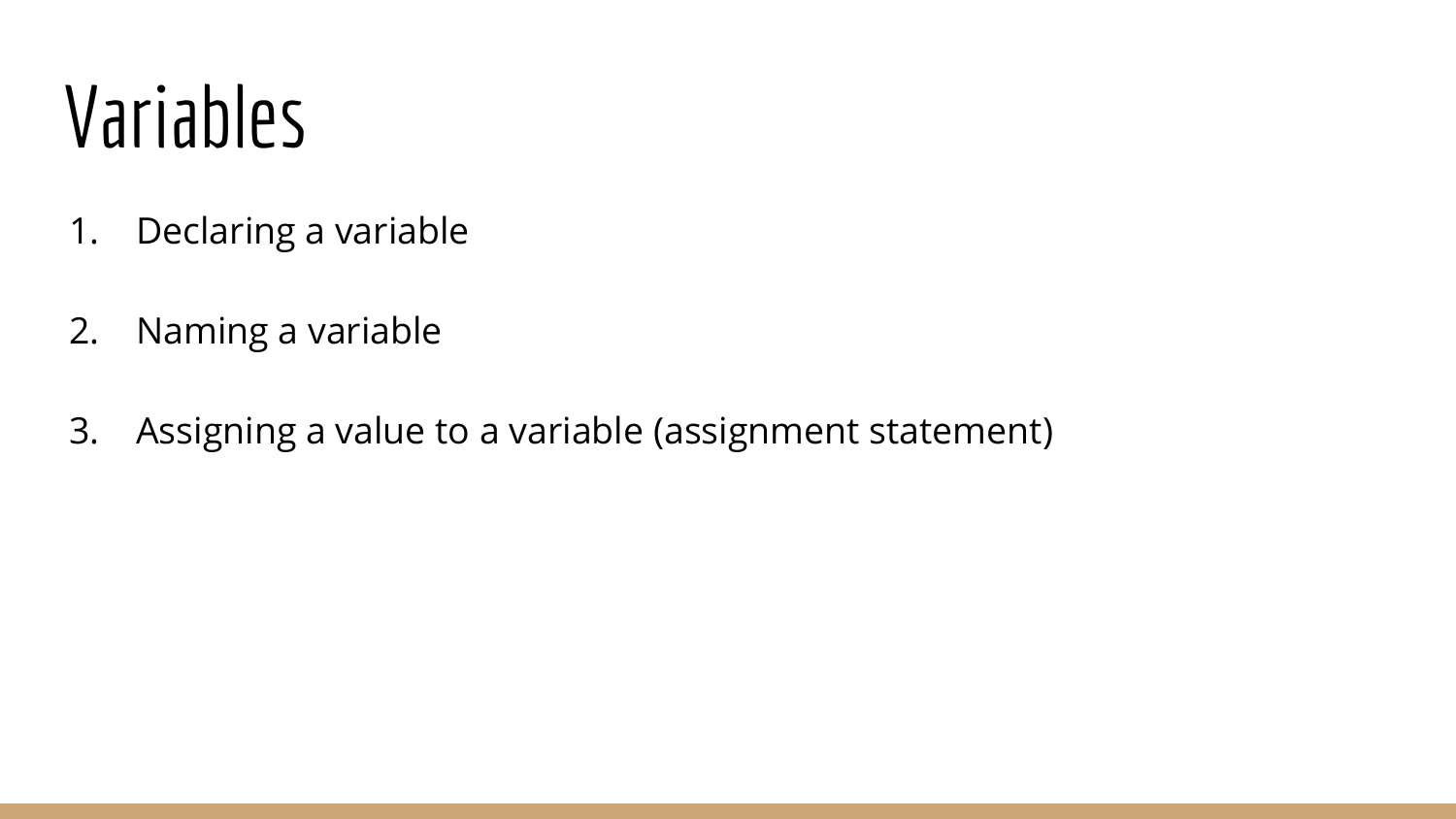#### 1. Declaring a variable

- We must declare a variable before using it in our program
- $\bullet$  We should use the var keyword\*

\**If we don't use var, the variable will be given global scope, which is not what we intend. We'll discuss this later in the semester*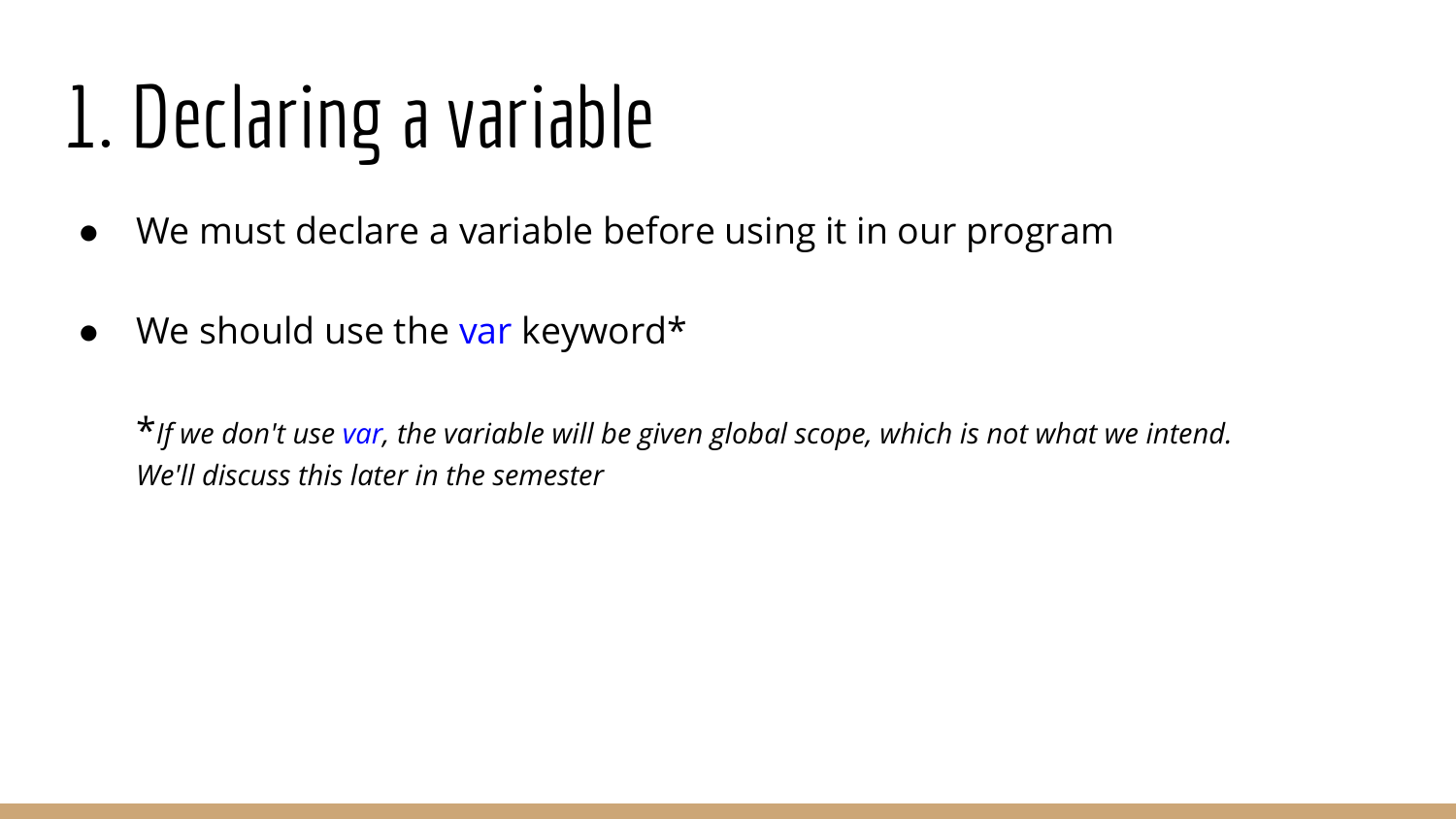#### var quantity;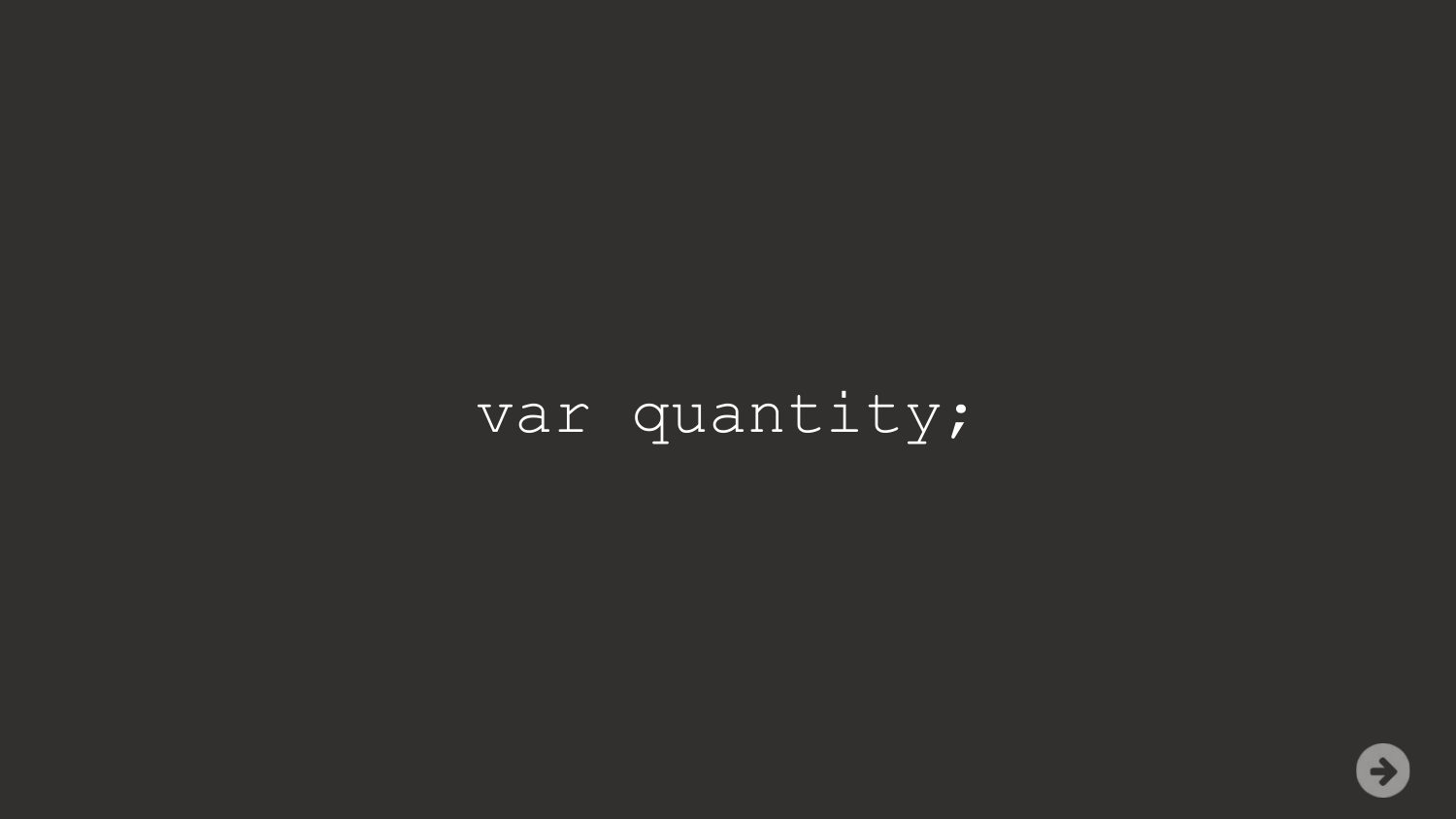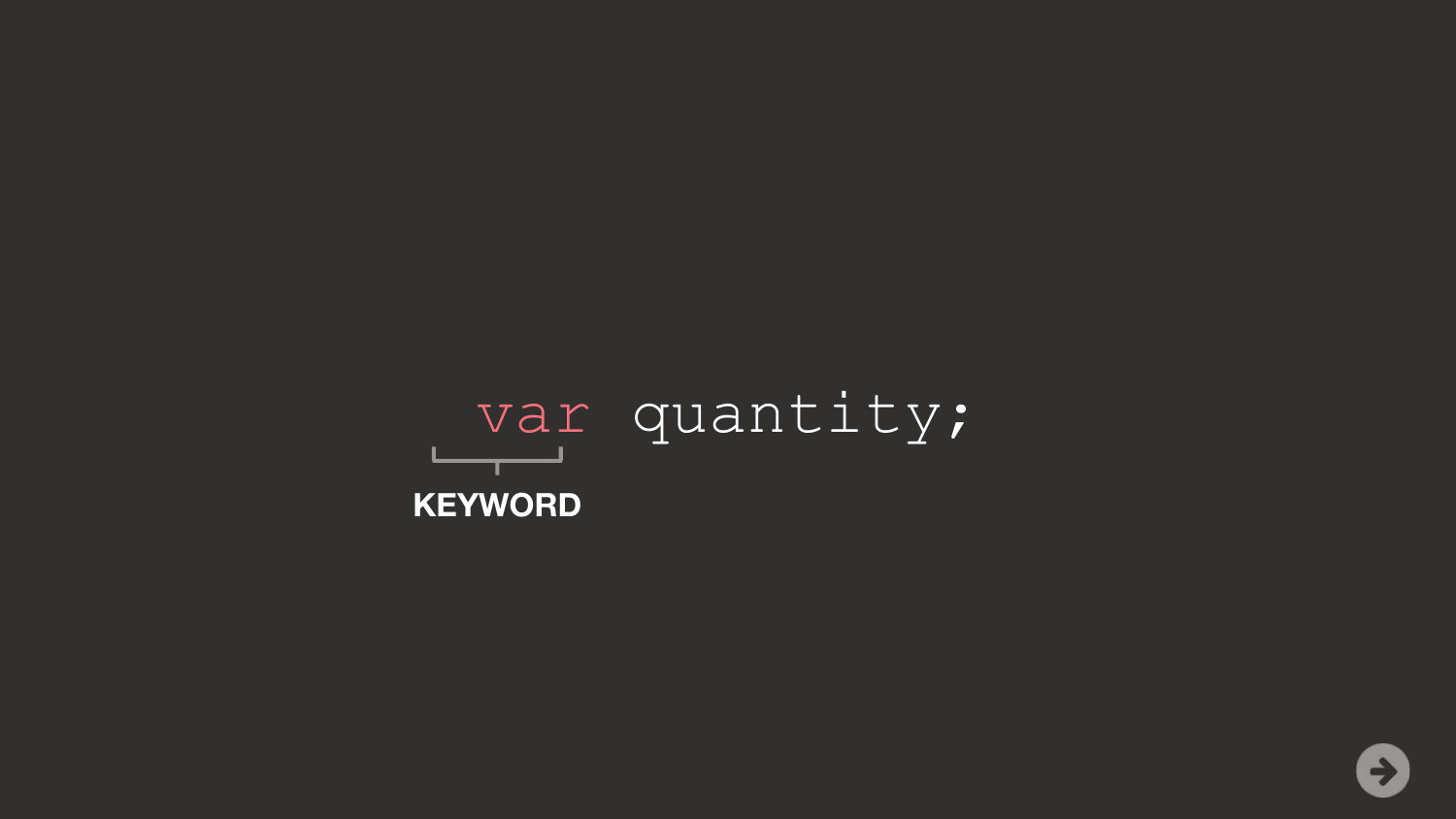var quantity; **VARIABLE NAME**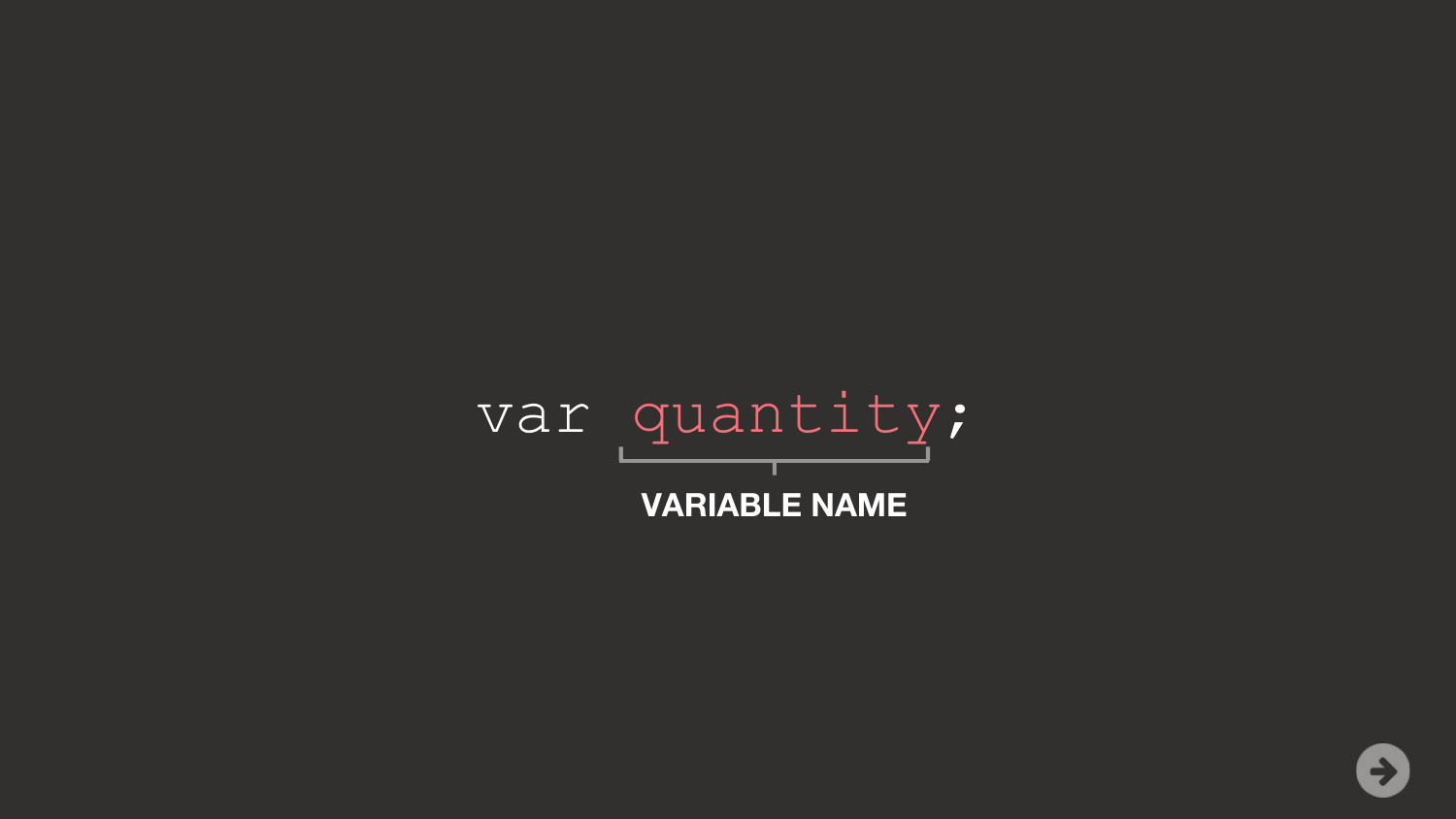### 2. Naming a variable

- JavaScript is case-sensitive: message <> Message <> MESSAGE
- Naming variables:
	- start with a character, "\$", or underscore
	- do not use spaces
	- do not use keywords (var, for, if, else, function, etc…)
	- use camelCasing when name consists of more than one word
	- use descriptive names,
		- that are easy to interpret (bad name:  $n / g$ ood name: items OR numberOfItems)
		- that are short (bad name: buttonHasBeenClicked  $\ell$  good name: isClicked)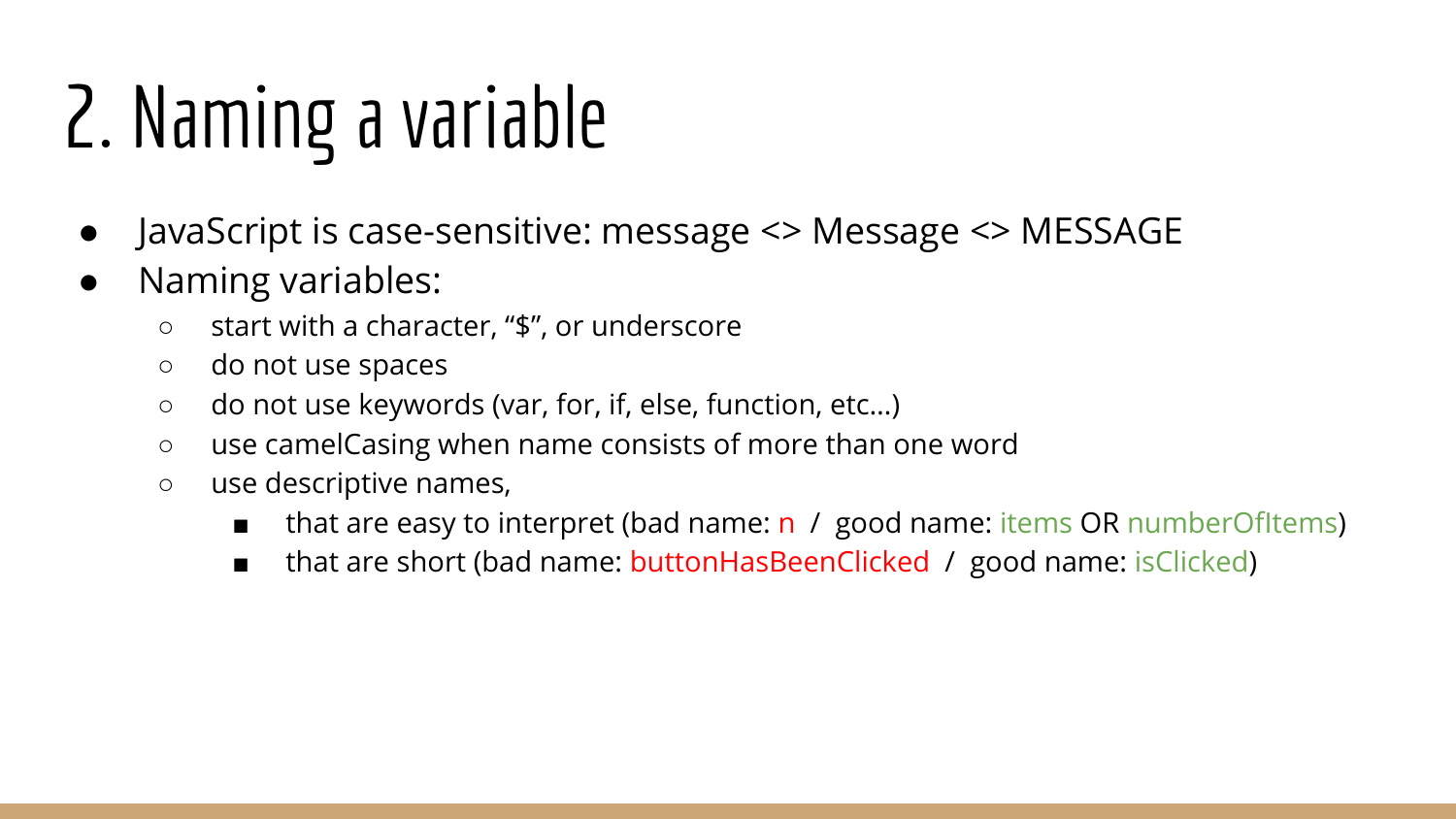#### 3. Assigning a value to a variable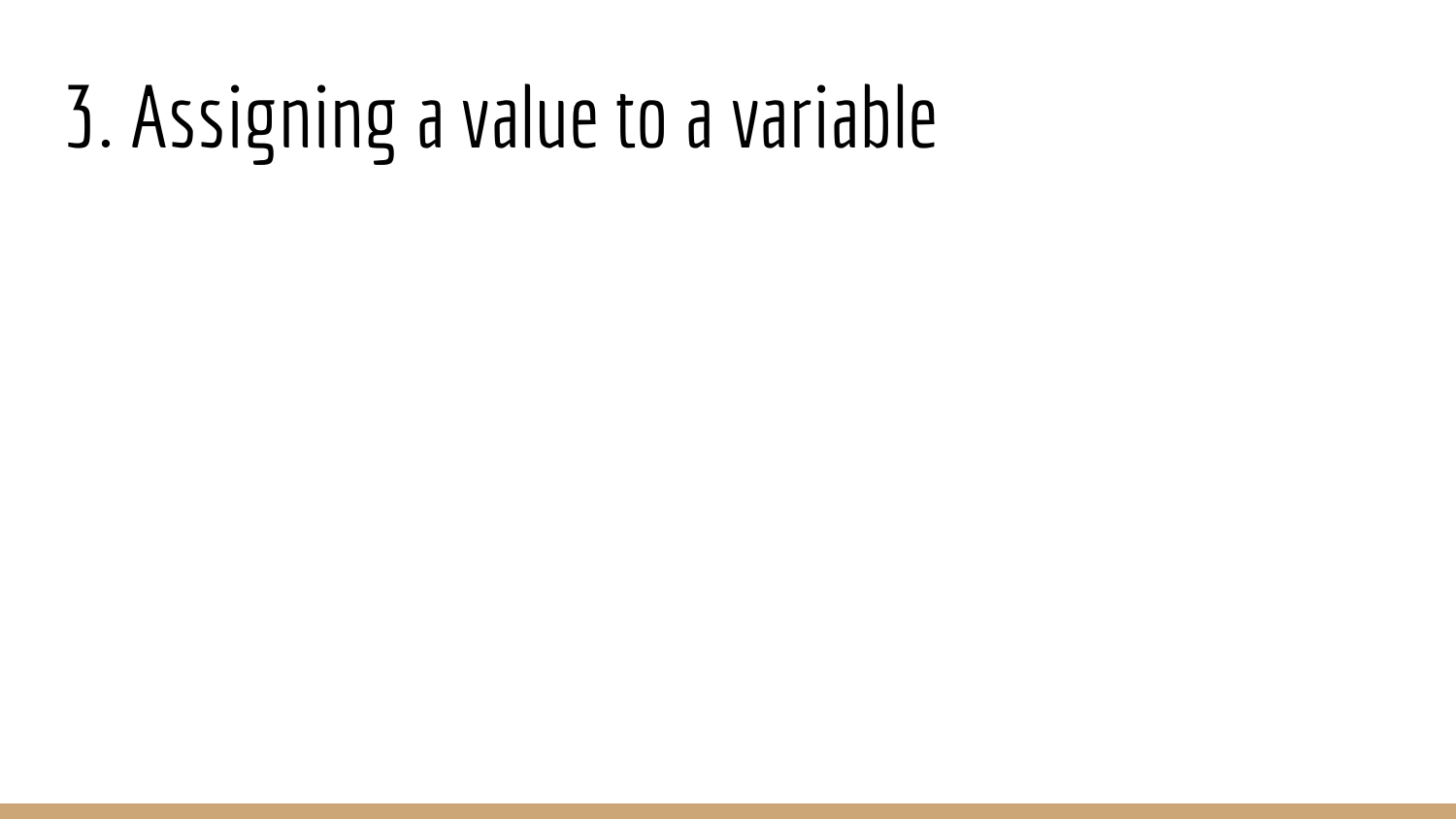#### quantity = 3;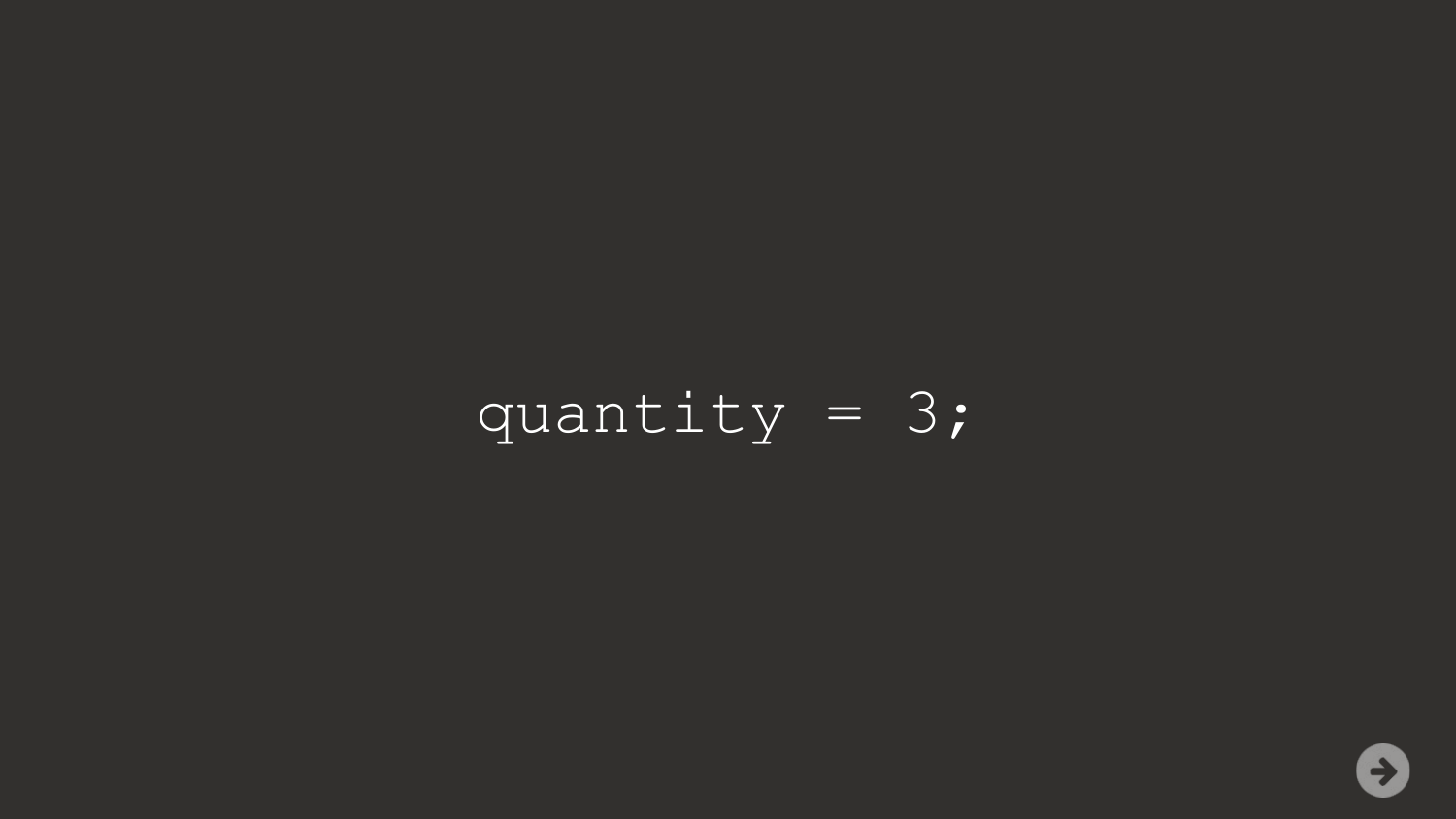quantity = 3; **VARIABLE NAME**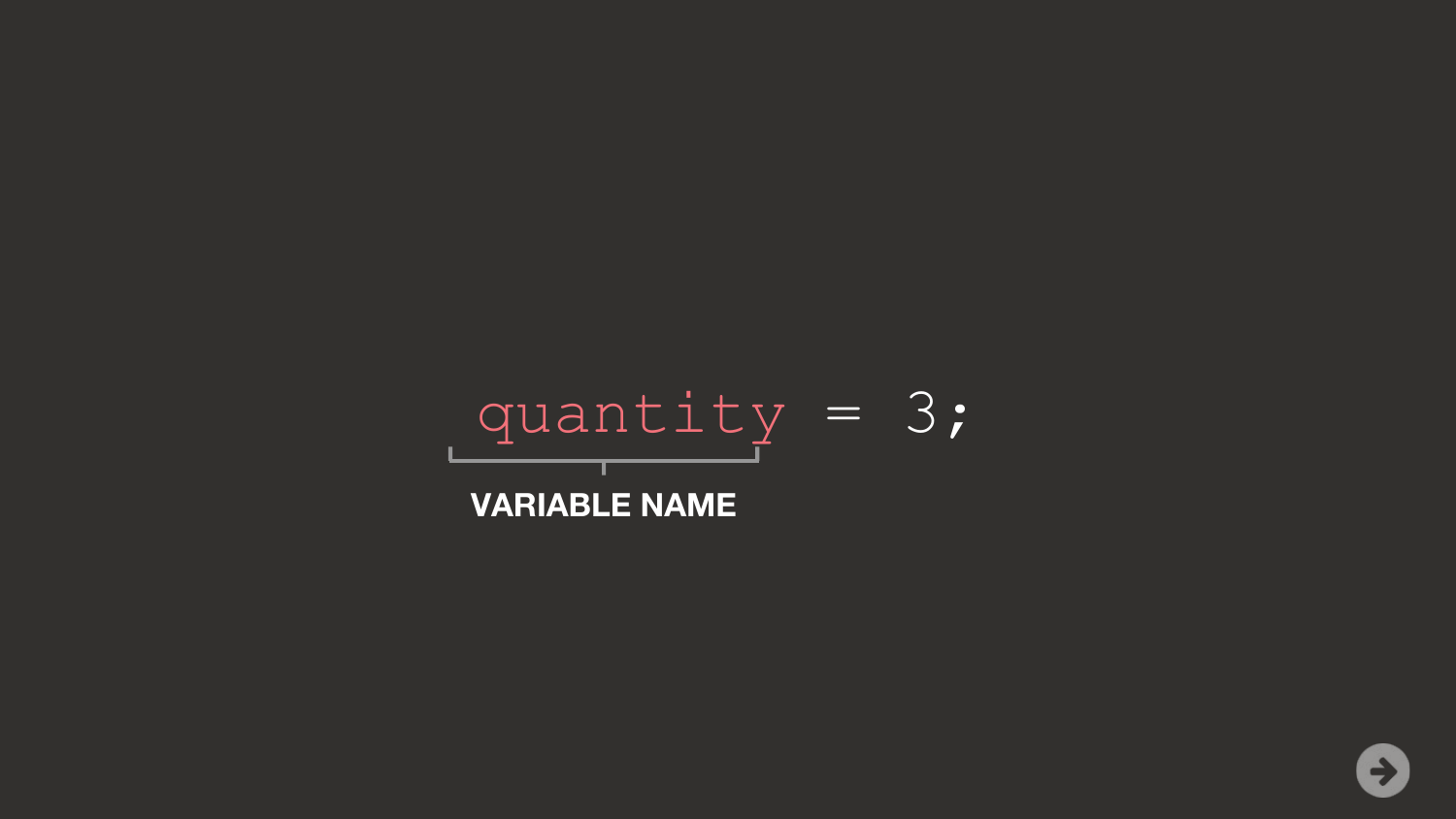#### $quantity = 3;$ **ASSIGNMENT OPERATOR**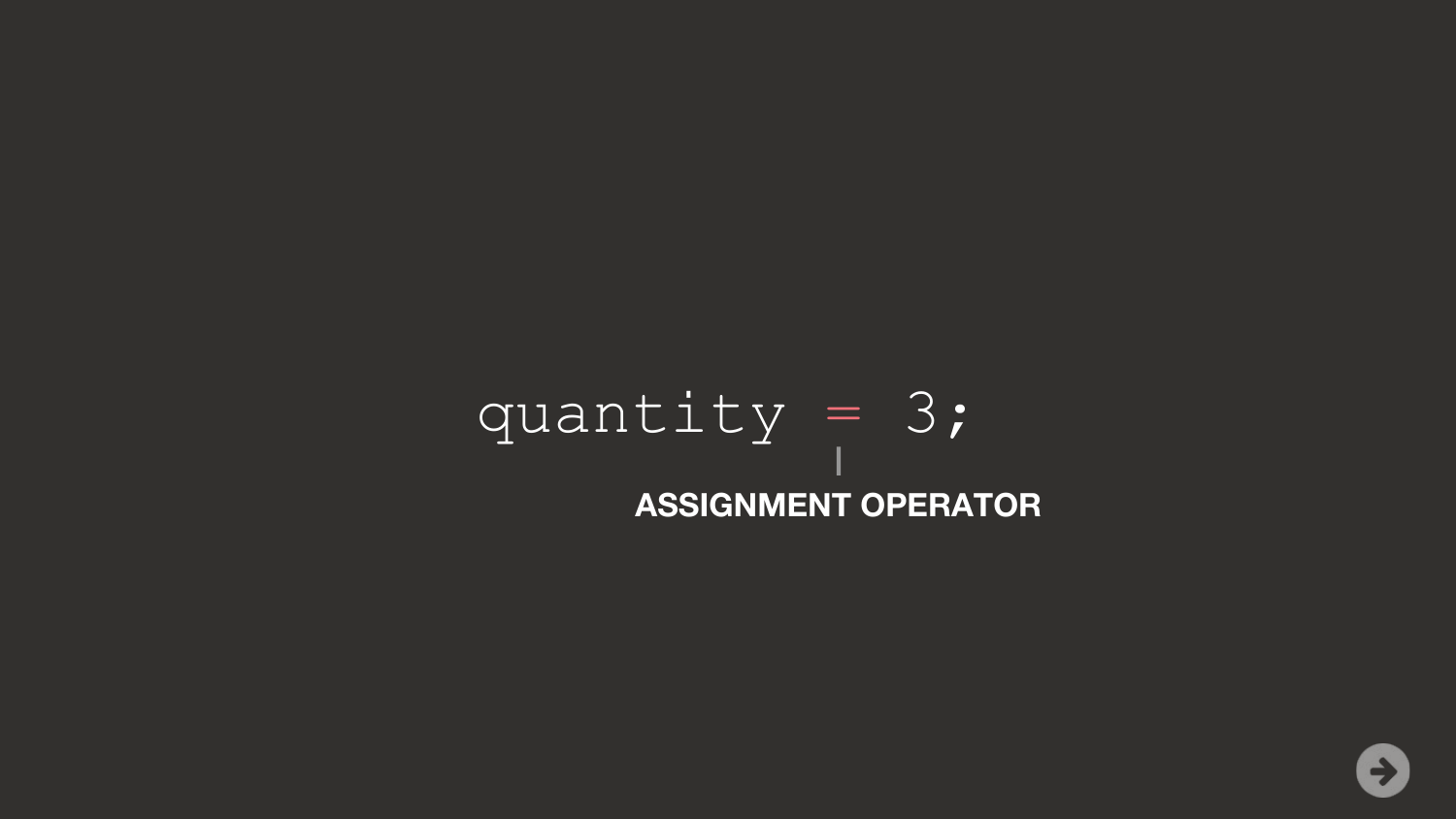$$
quantity = 3;
$$
  
value

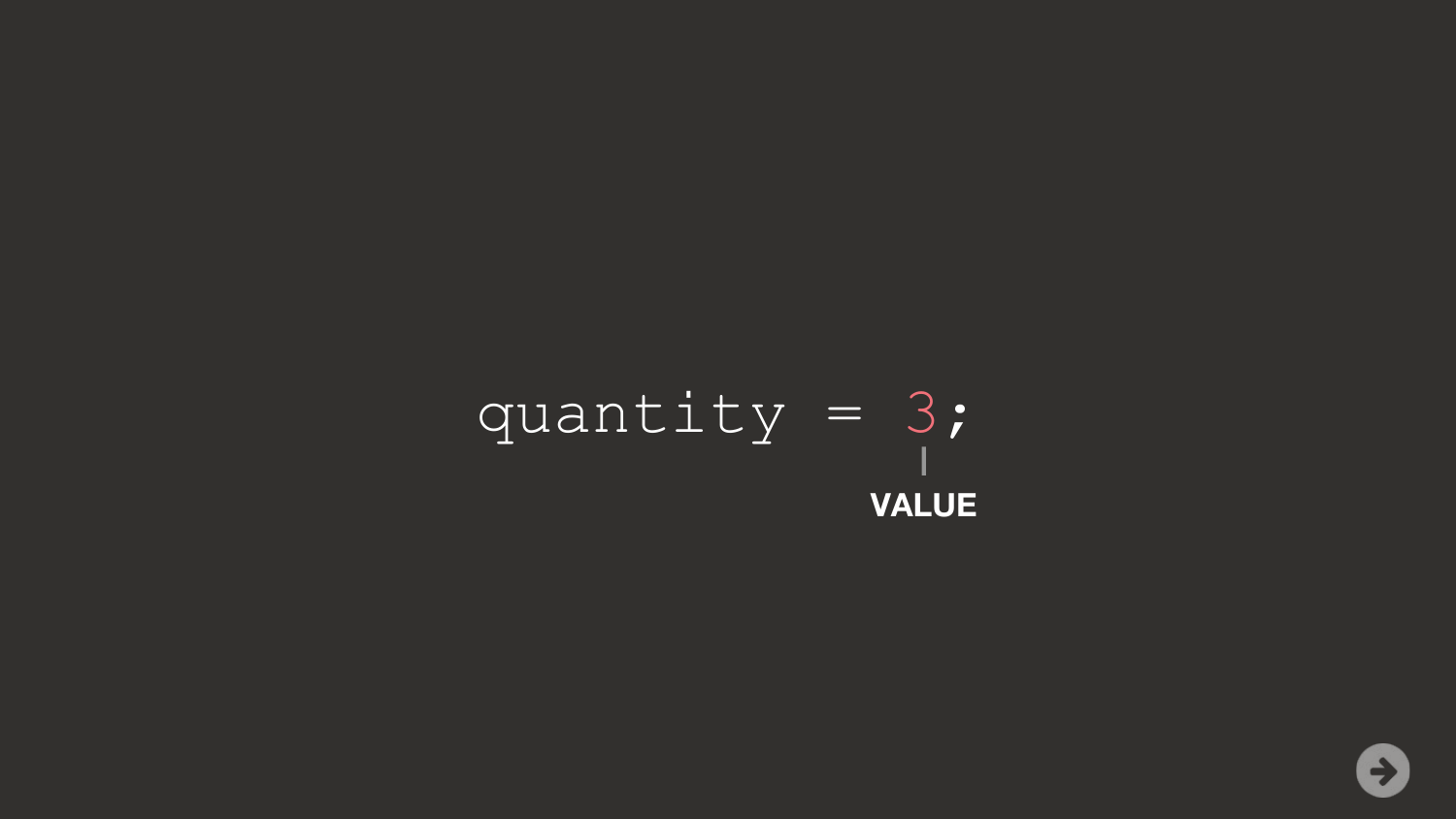#### Assignment statement

We copy the value of the expression on the right into the variable on the left: [variable] = [expression]

Assignment operator IS NOT the same as equality operator:

○ **a = b** *does not mean* **a equals b** ○ **a = b** means **take the value of b and copy it into a**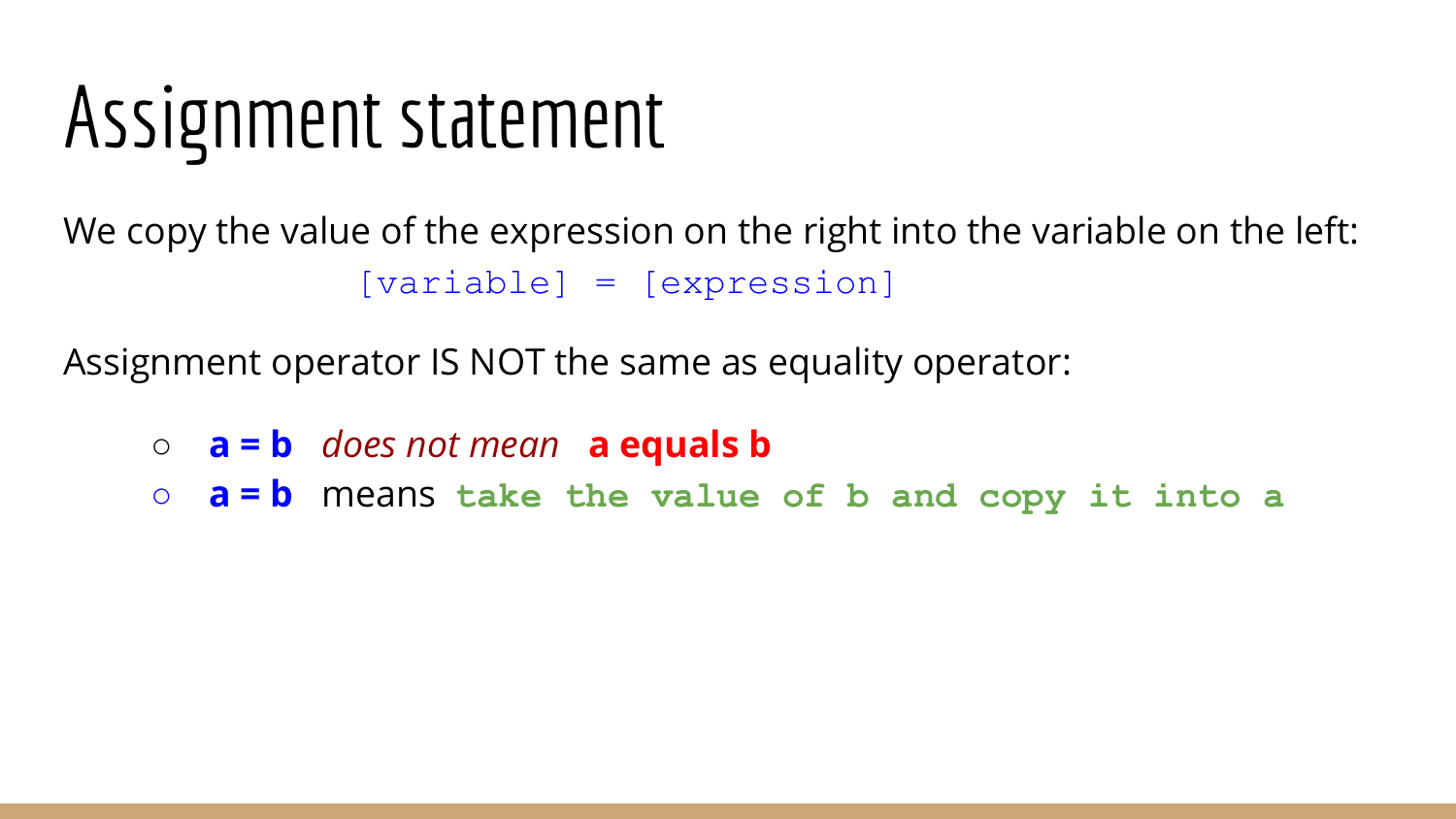#### Assignment statement

- Declaring and assigning variables:
	- We can do this in 2 statements:

```
var message; 
message = "hello!";
```
○ or we can do this in one statement:

```
var message = "hello!";
```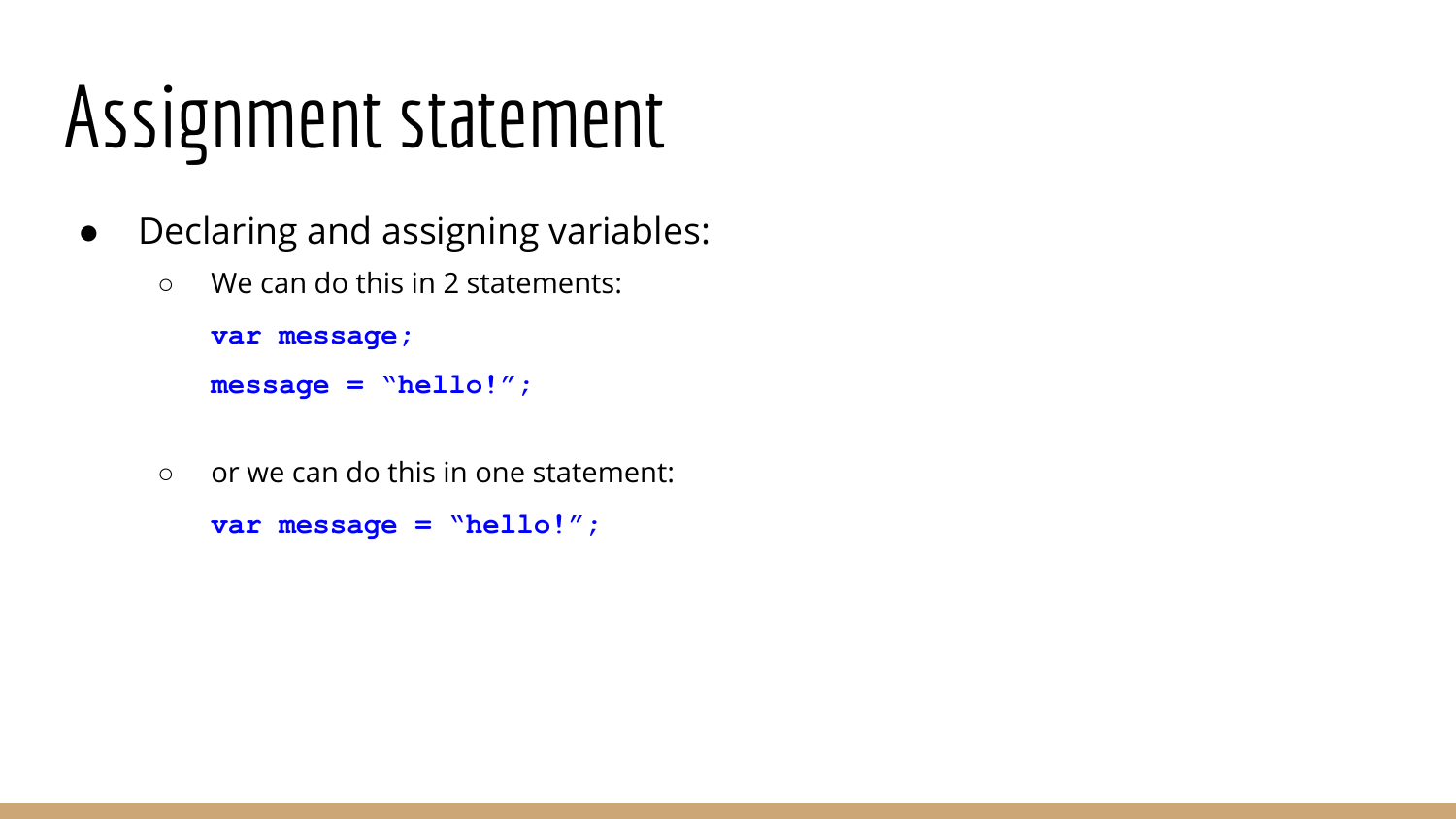#### Assignment statement practice

| statement     | value of a | value of <b>b</b> |
|---------------|------------|-------------------|
| var $a = 1$ ; |            | undefined         |
|               |            |                   |
|               |            |                   |
|               |            |                   |
|               |            |                   |
|               |            |                   |
|               |            |                   |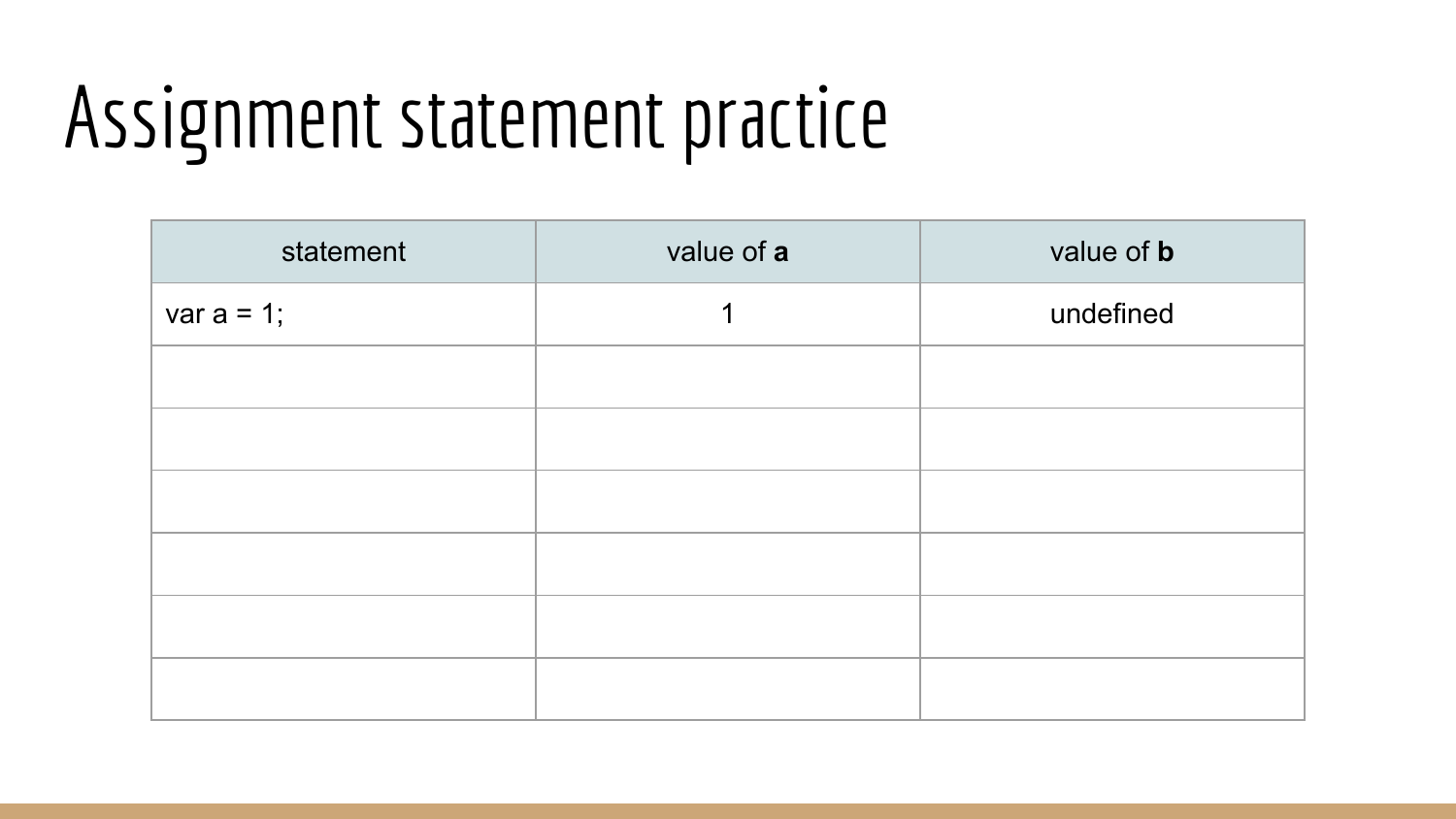| statement     | value of a | value of <b>b</b> |
|---------------|------------|-------------------|
| var $a = 1$ ; | 1          | undefined         |
| $a = a + 1$ ; |            |                   |
|               |            |                   |
|               |            |                   |
|               |            |                   |
|               |            |                   |
|               |            |                   |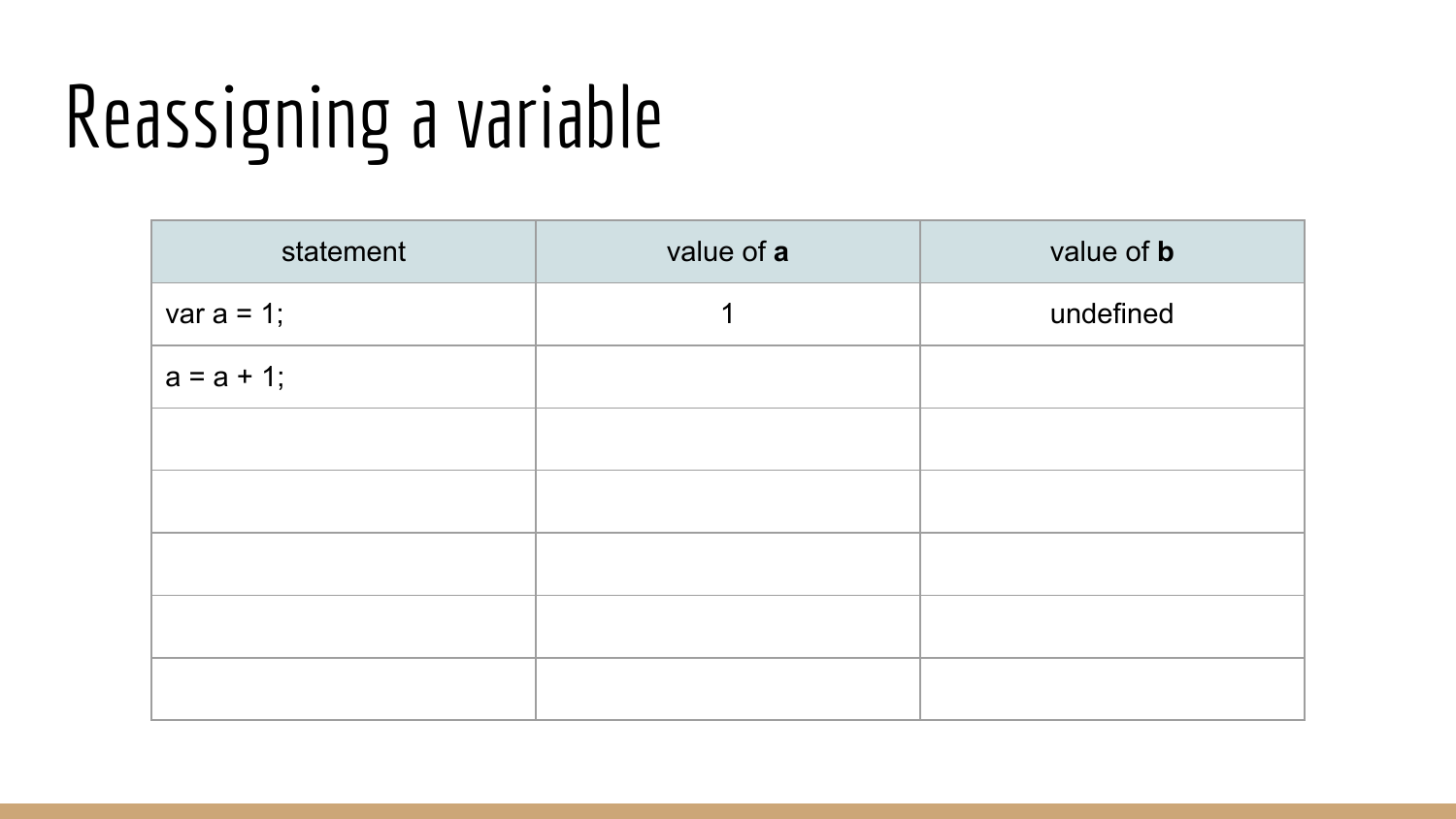| statement     | value of a | value of <b>b</b> |
|---------------|------------|-------------------|
| var $a = 1$ ; | 1          | undefined         |
| $a = a + 1$ ; | 2          |                   |
|               |            |                   |
|               |            |                   |
|               |            |                   |
|               |            |                   |
|               |            |                   |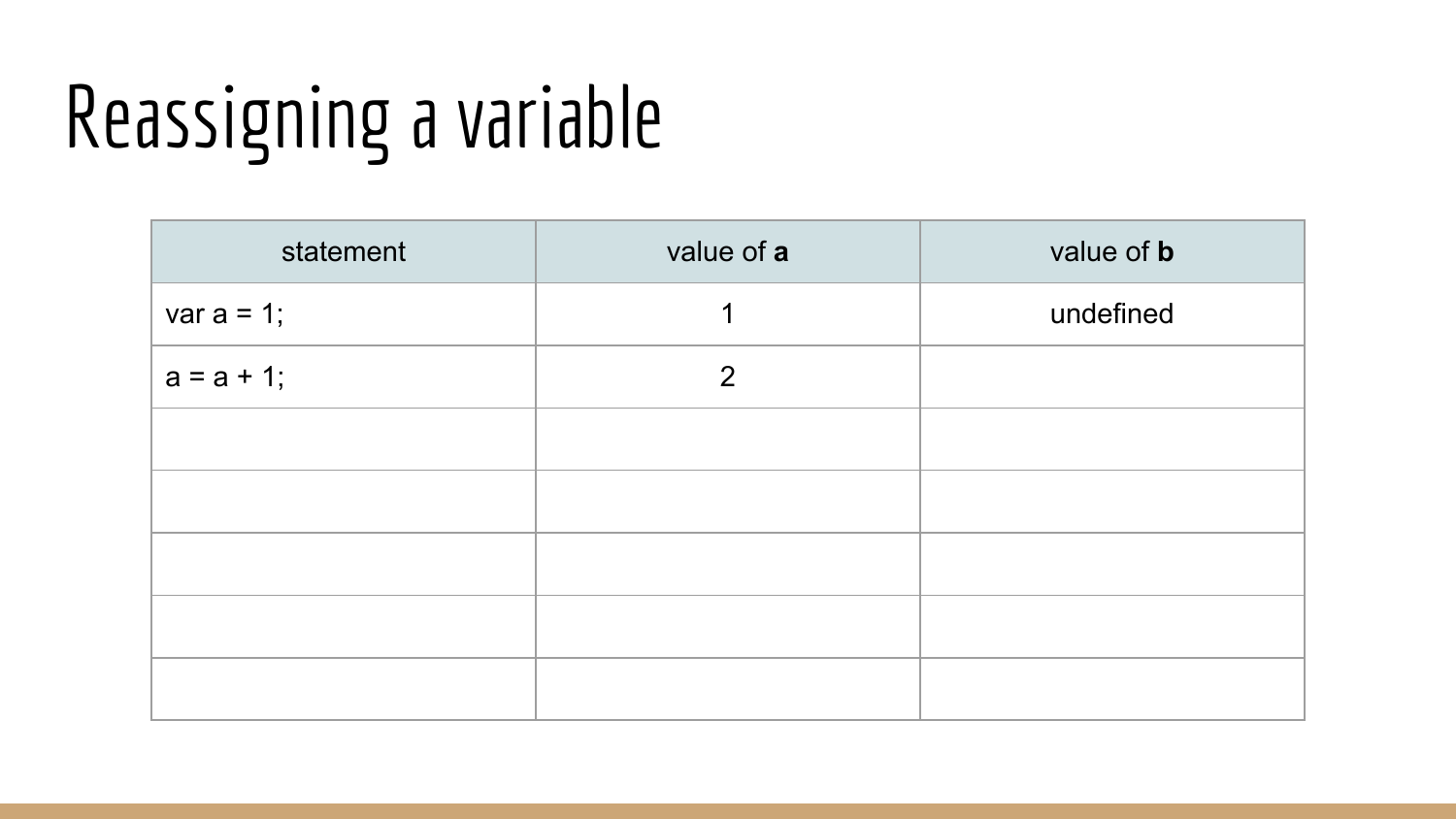| statement     | value of a     | value of <b>b</b> |
|---------------|----------------|-------------------|
| var $a = 1$ ; | 1              | undefined         |
| $a = a + 1$ ; | $\overline{2}$ | undefined         |
|               |                |                   |
|               |                |                   |
|               |                |                   |
|               |                |                   |
|               |                |                   |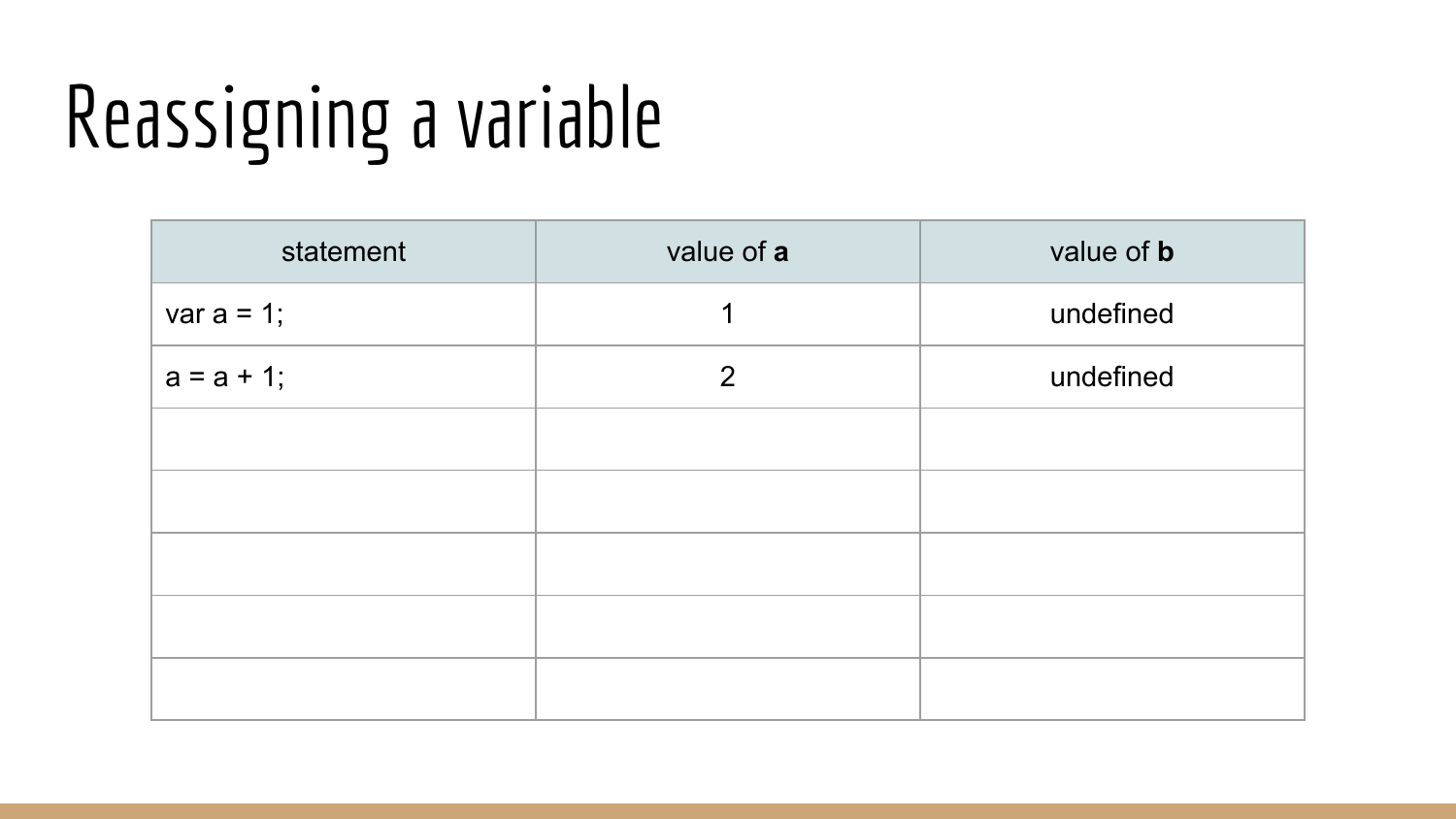| statement     | value of a | value of <b>b</b> |
|---------------|------------|-------------------|
| var $a = 1$ ; |            | undefined         |
| $a = a + 1$ ; | 2          | undefined         |
| var $b = a$ ; |            |                   |
|               |            |                   |
|               |            |                   |
|               |            |                   |
|               |            |                   |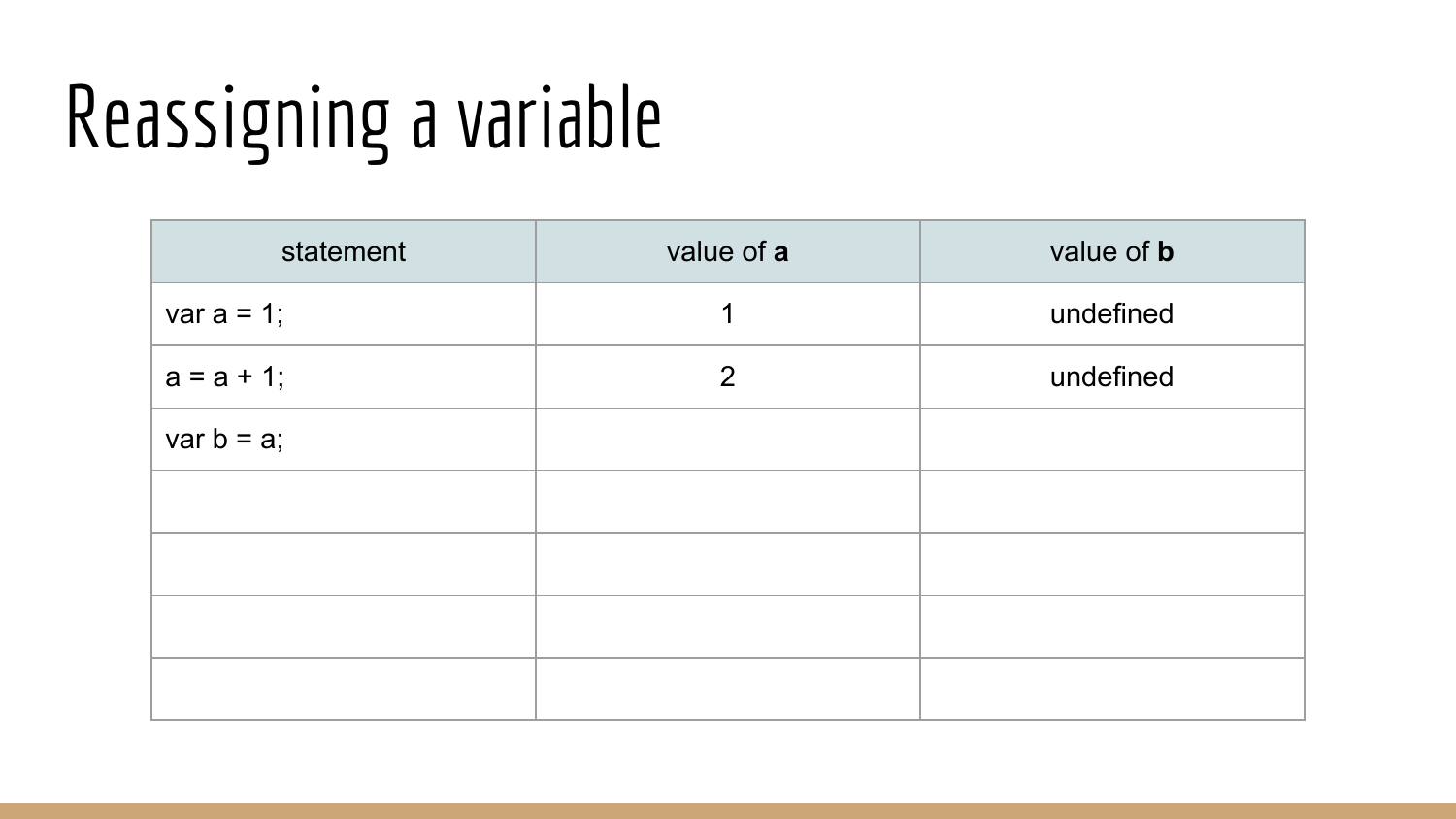| statement     | value of a     | value of <b>b</b> |
|---------------|----------------|-------------------|
| var $a = 1$ ; | 1              | undefined         |
| $a = a + 1$ ; | 2              | undefined         |
| var $b = a$ ; | $\overline{2}$ |                   |
|               |                |                   |
|               |                |                   |
|               |                |                   |
|               |                |                   |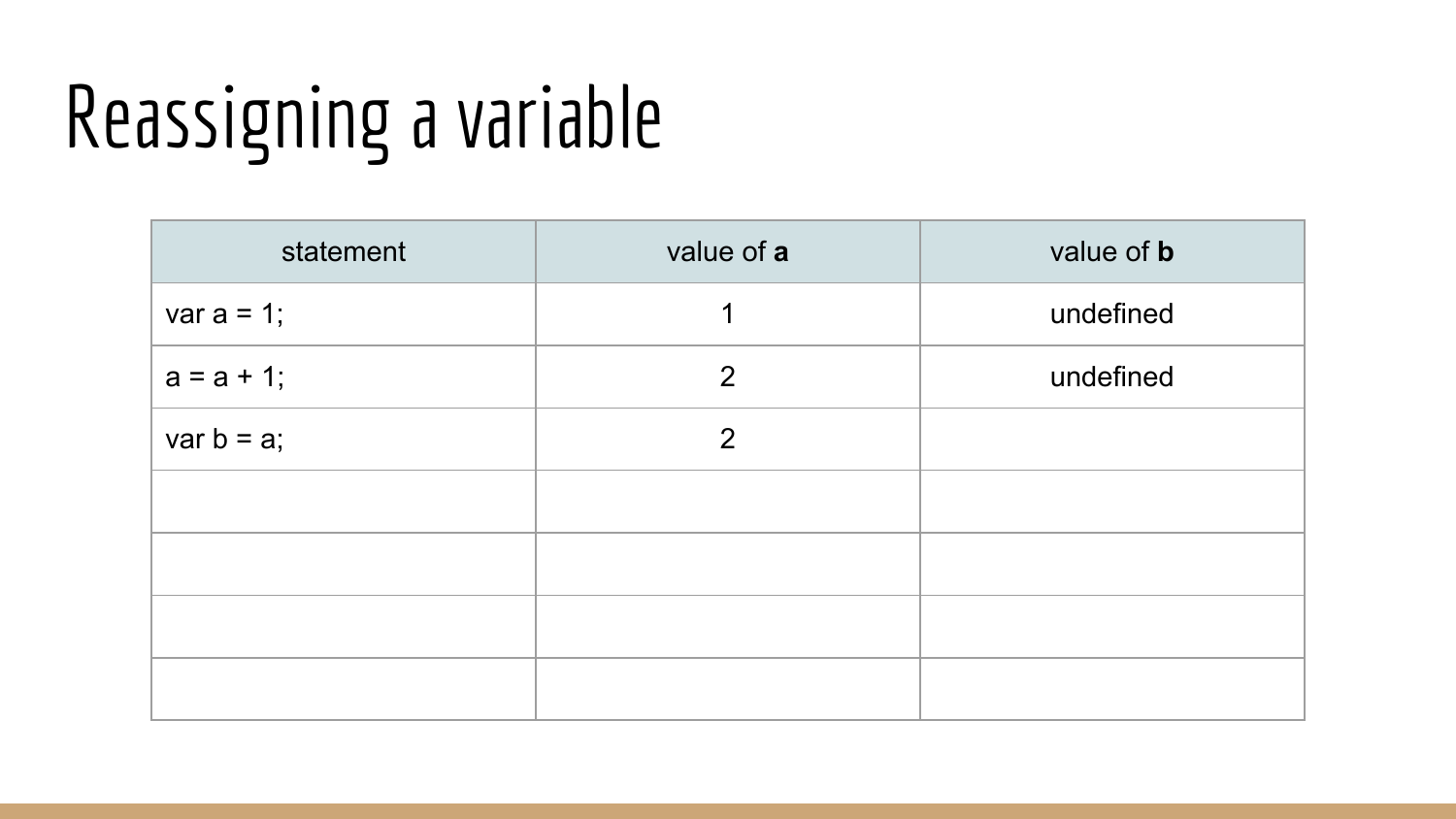| statement     | value of a     | value of <b>b</b> |
|---------------|----------------|-------------------|
| var $a = 1$ ; |                | undefined         |
| $a = a + 1$ ; | 2              | undefined         |
| var $b = a$ ; | $\overline{2}$ | $\overline{2}$    |
|               |                |                   |
|               |                |                   |
|               |                |                   |
|               |                |                   |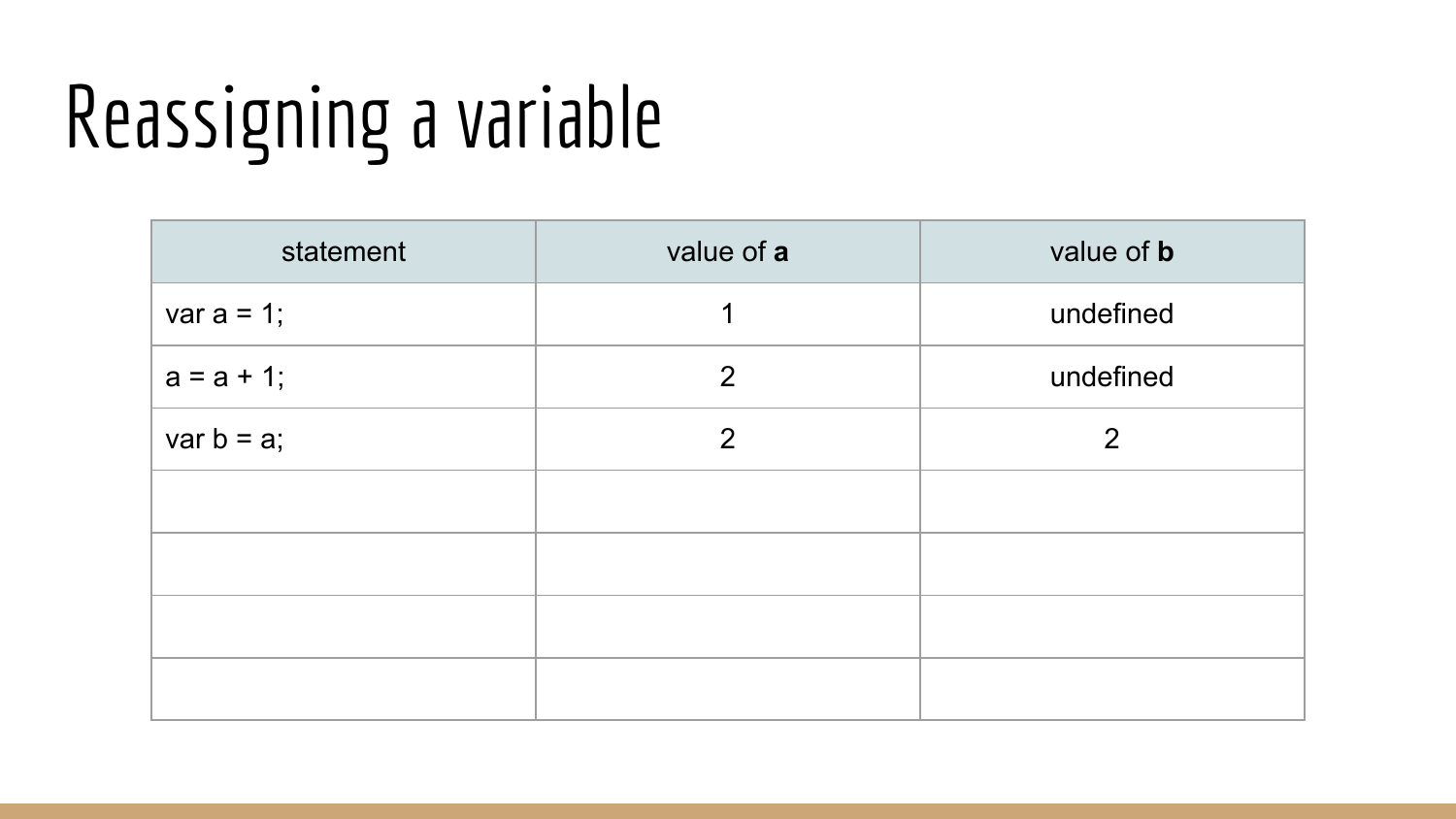| statement     | value of a     | value of <b>b</b> |
|---------------|----------------|-------------------|
| var $a = 1$ ; | 1              | undefined         |
| $a = a + 1$ ; | 2              | undefined         |
| var $b = a$ ; | $\overline{2}$ | $\overline{2}$    |
| $a = a + 1$ ; |                |                   |
|               |                |                   |
|               |                |                   |
|               |                |                   |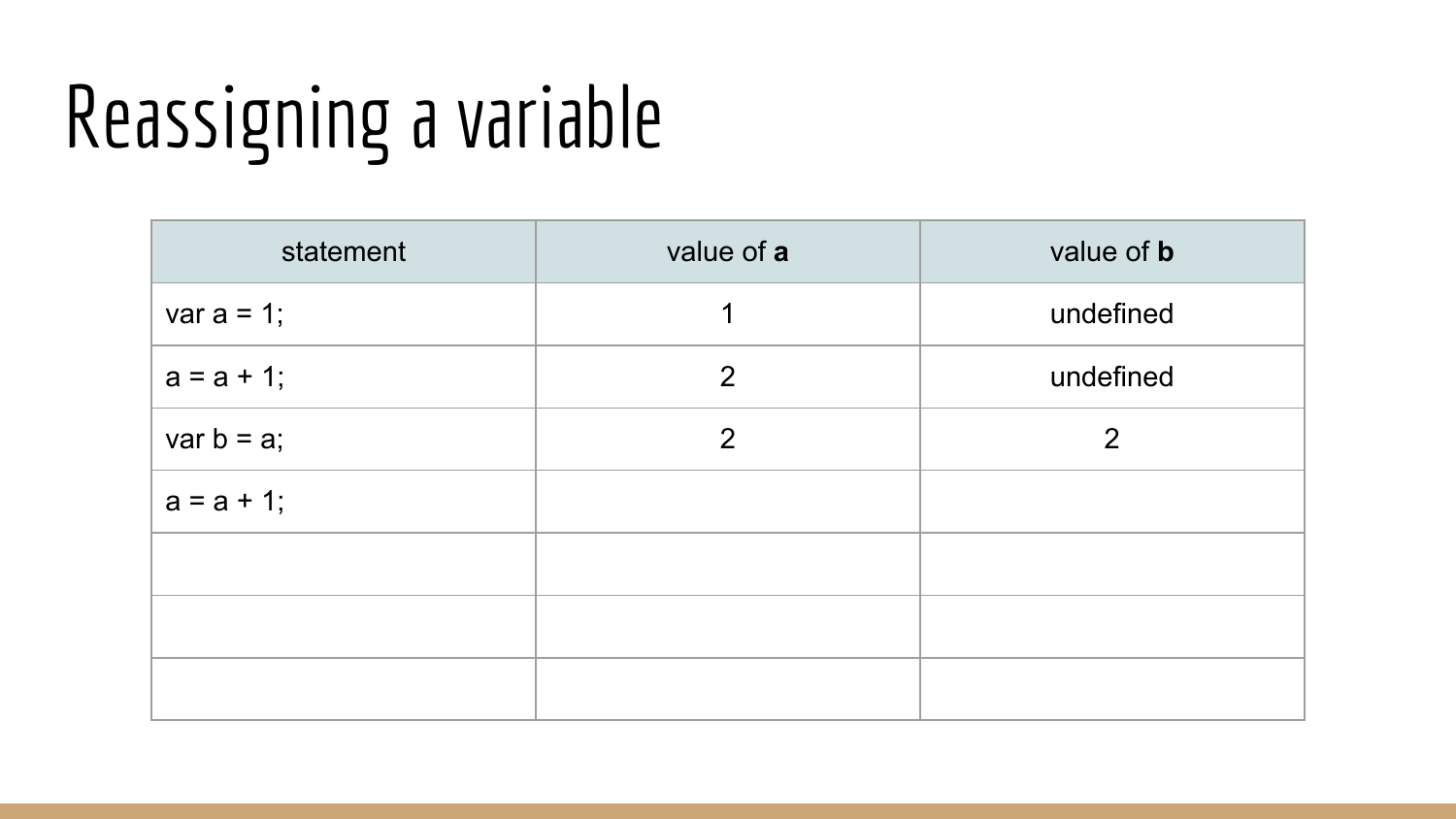| statement     | value of a     | value of <b>b</b> |
|---------------|----------------|-------------------|
| var $a = 1$ ; | 1              | undefined         |
| $a = a + 1$ ; | $\overline{2}$ | undefined         |
| var $b = a$ ; | $\overline{2}$ | $\overline{2}$    |
| $a = a + 1$ ; | 3              |                   |
|               |                |                   |
|               |                |                   |
|               |                |                   |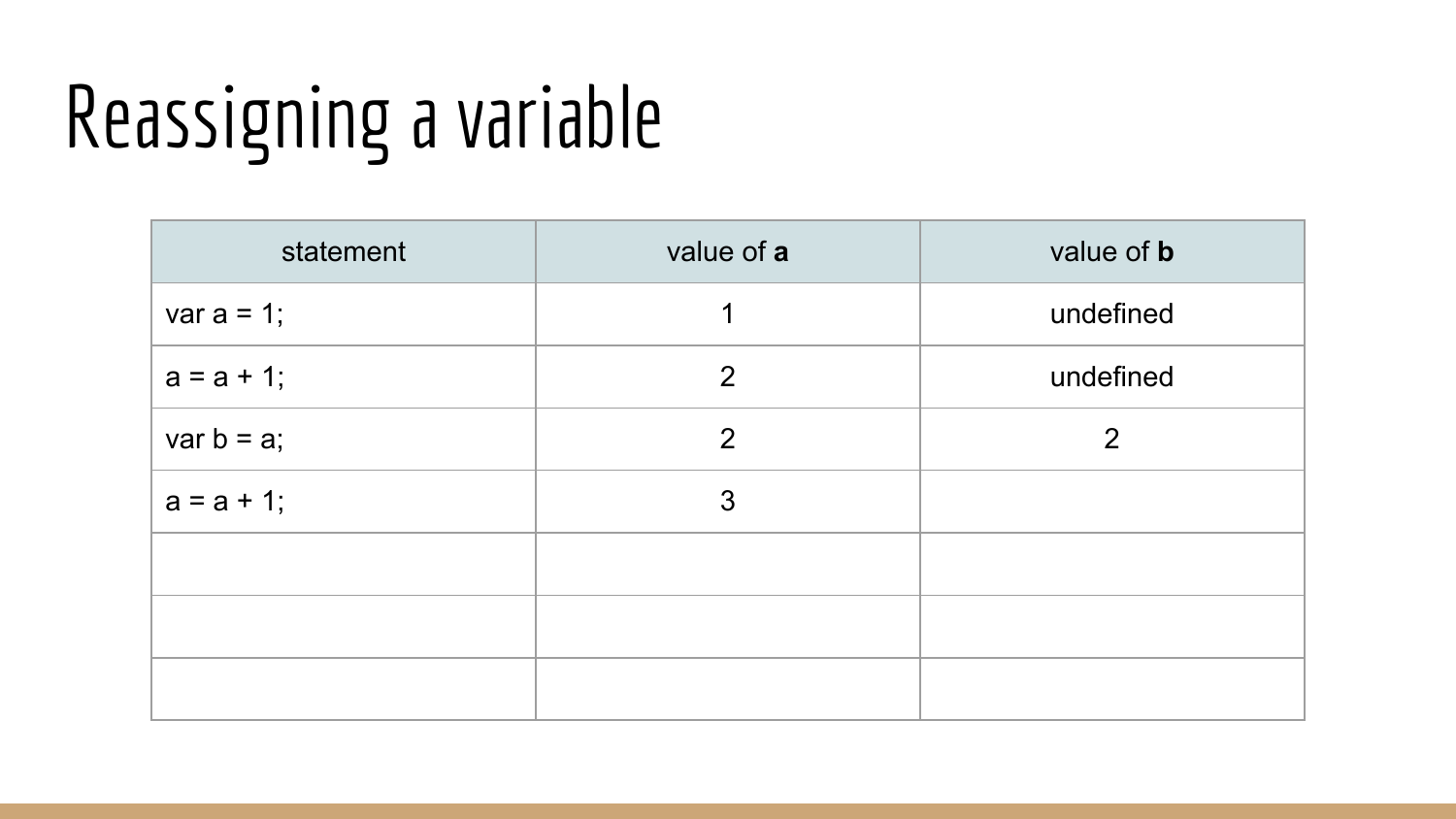| statement     | value of a     | value of <b>b</b> |
|---------------|----------------|-------------------|
| var $a = 1$ ; | 1              | undefined         |
| $a = a + 1$ ; | 2              | undefined         |
| var $b = a$ ; | $\overline{2}$ | $\overline{2}$    |
| $a = a + 1$ ; | 3              | $\overline{2}$    |
|               |                |                   |
|               |                |                   |
|               |                |                   |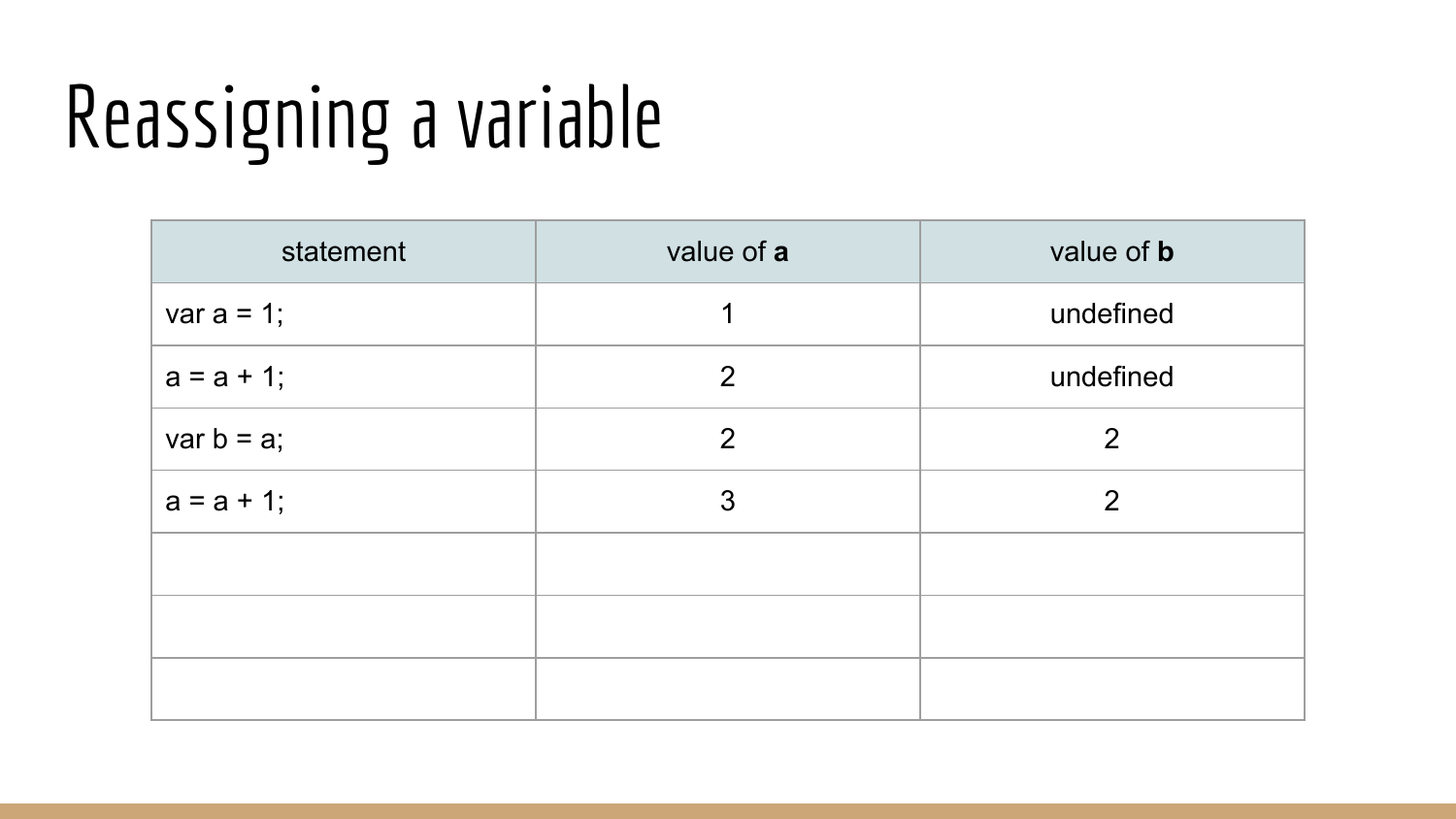| statement     | value of a     | value of <b>b</b> |
|---------------|----------------|-------------------|
| var $a = 1$ ; | 1              | undefined         |
| $a = a + 1$ ; | 2              | undefined         |
| var $b = a$ ; | $\overline{2}$ | $\overline{2}$    |
| $a = a + 1$ ; | 3              | $\overline{2}$    |
| $a = b$ ;     |                |                   |
|               |                |                   |
|               |                |                   |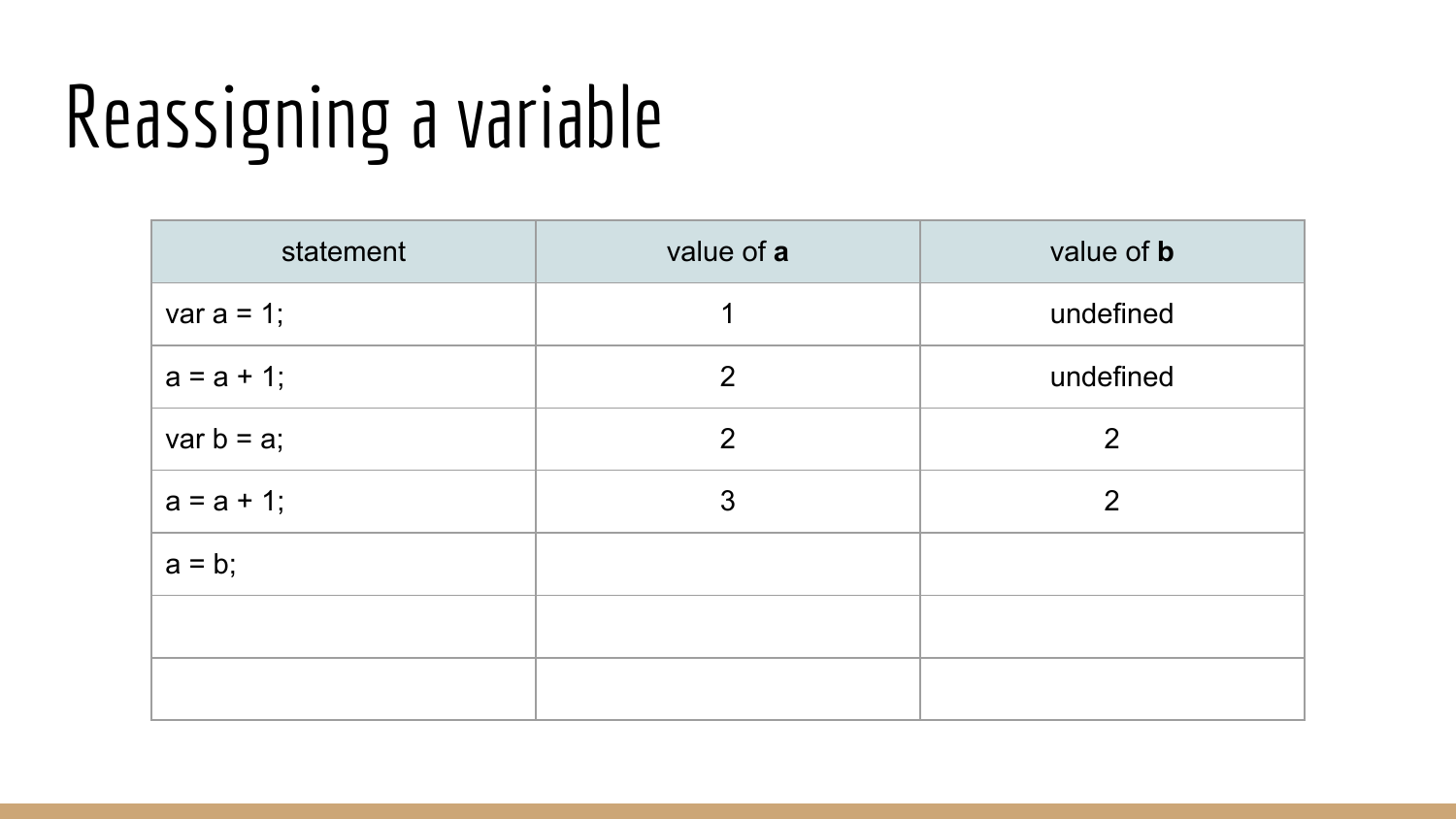| statement     | value of a     | value of <b>b</b> |
|---------------|----------------|-------------------|
| var $a = 1$ ; | 1              | undefined         |
| $a = a + 1$ ; | 2              | undefined         |
| var $b = a$ ; | $\overline{2}$ | $\overline{2}$    |
| $a = a + 1$ ; | 3              | $\overline{2}$    |
| $a = b$ ;     | 2              |                   |
|               |                |                   |
|               |                |                   |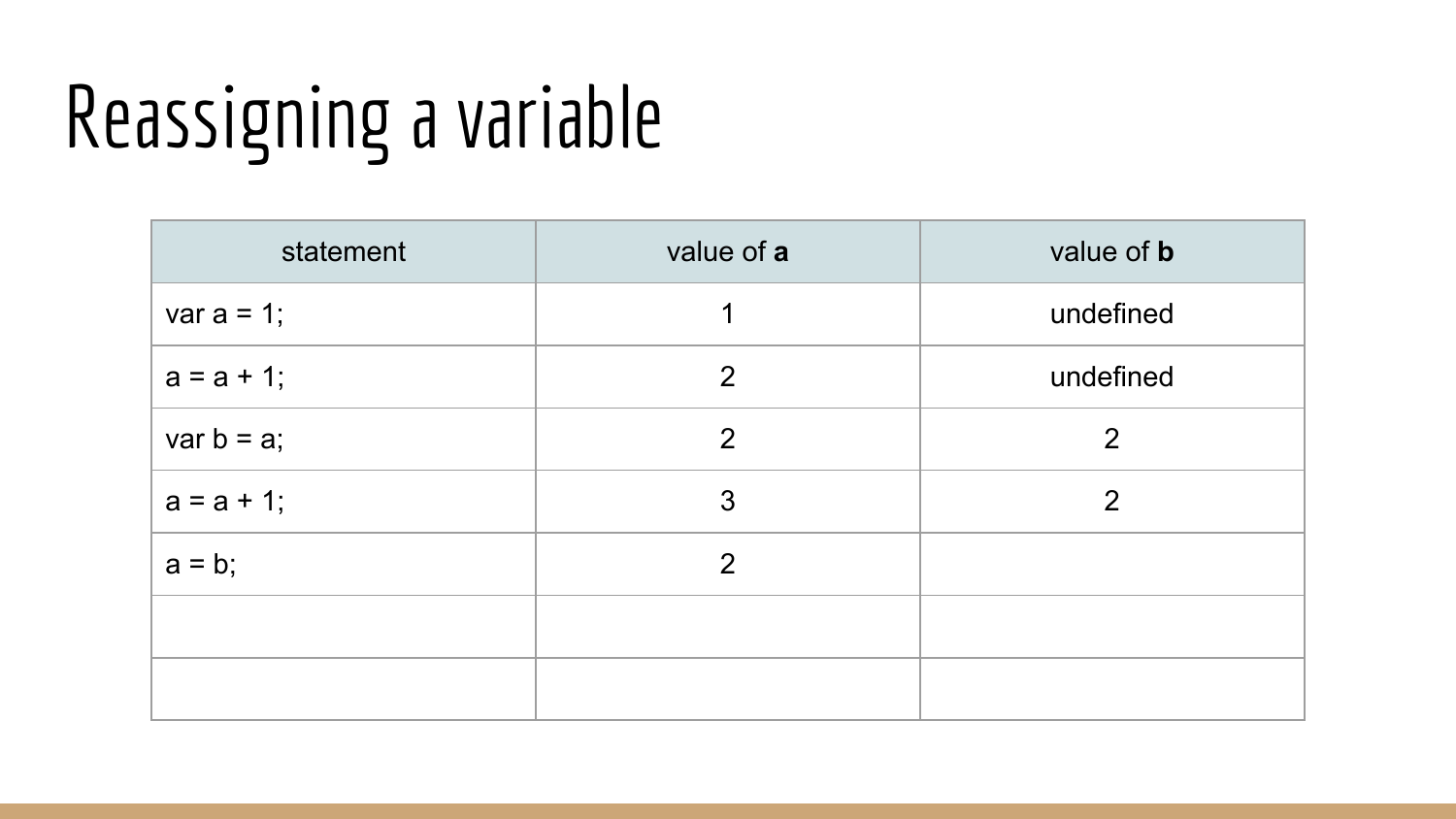| statement     | value of a     | value of <b>b</b> |
|---------------|----------------|-------------------|
| var $a = 1$ ; | 1              | undefined         |
| $a = a + 1$ ; | 2              | undefined         |
| var $b = a$ ; | $\overline{2}$ | $\overline{2}$    |
| $a = a + 1$ ; | 3              | $\overline{2}$    |
| $a = b$ ;     | 2              | 2                 |
|               |                |                   |
|               |                |                   |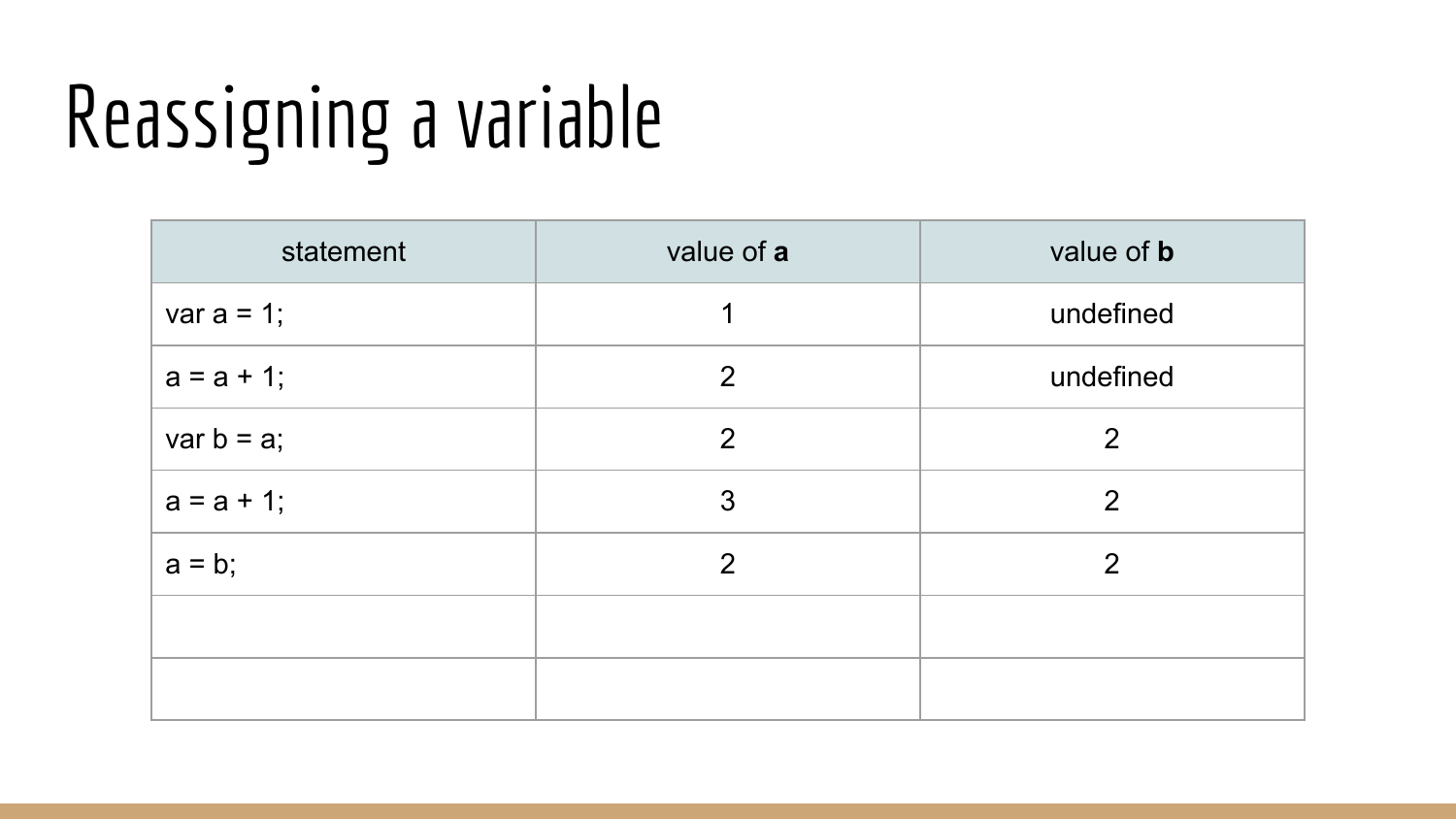| statement     | value of a | value of <b>b</b> |
|---------------|------------|-------------------|
| var $a = 1$ ; | 1          | undefined         |
| $a = a + 1$ ; | 2          | undefined         |
| var $b = a$ ; | 2          | $\overline{2}$    |
| $a = a + 1$ ; | 3          | $\overline{2}$    |
| $a = b$ ;     | 2          | $\overline{2}$    |
| $b = b + 3$   |            |                   |
|               |            |                   |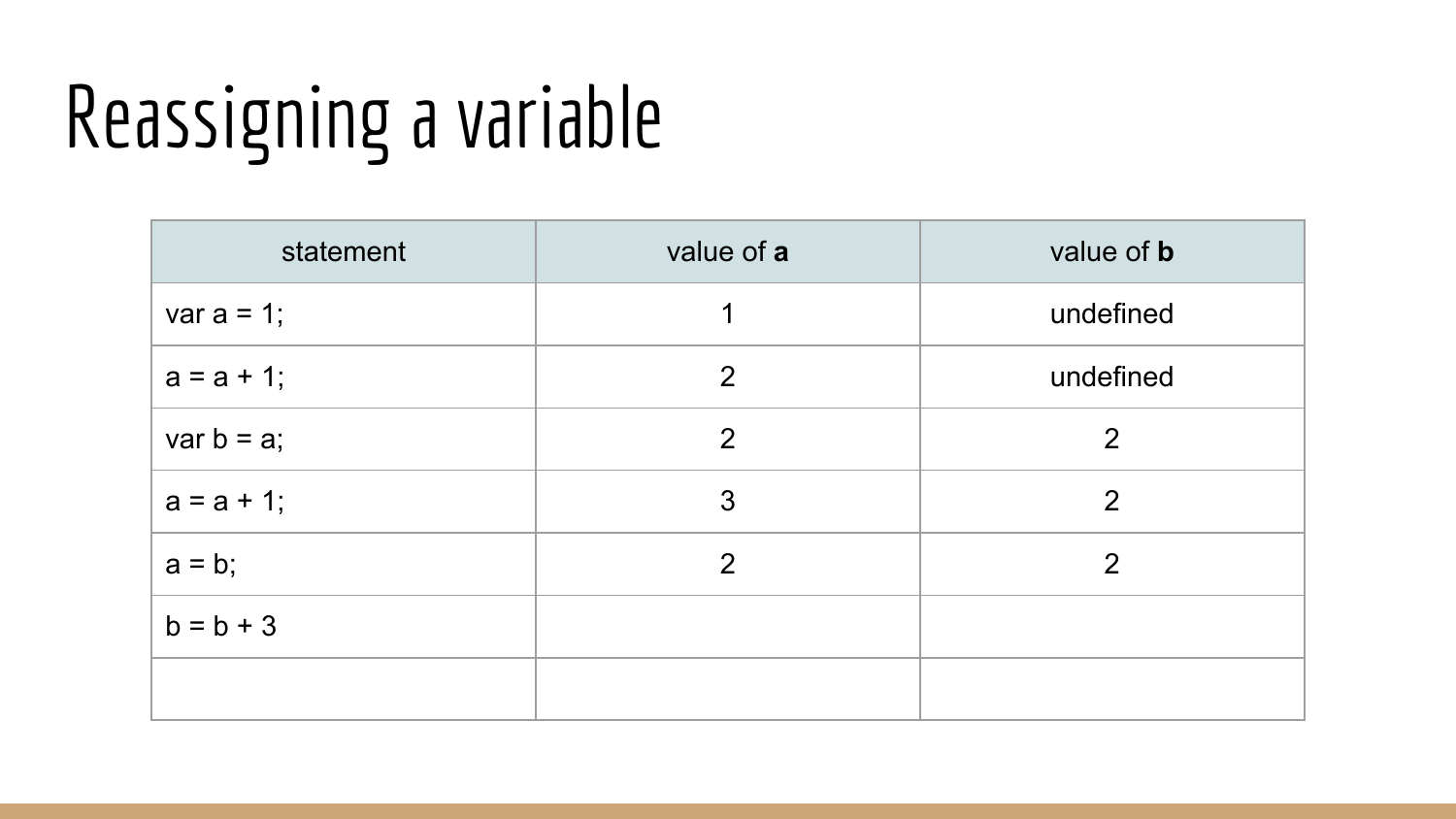| statement     | value of a     | value of <b>b</b> |
|---------------|----------------|-------------------|
| var $a = 1$ ; | 1              | undefined         |
| $a = a + 1$ ; | 2              | undefined         |
| var $b = a$ ; | 2              | $\overline{2}$    |
| $a = a + 1$ ; | 3              | $\overline{2}$    |
| $a = b$ ;     | 2              | 2                 |
| $b = b + 3$   | $\overline{2}$ |                   |
|               |                |                   |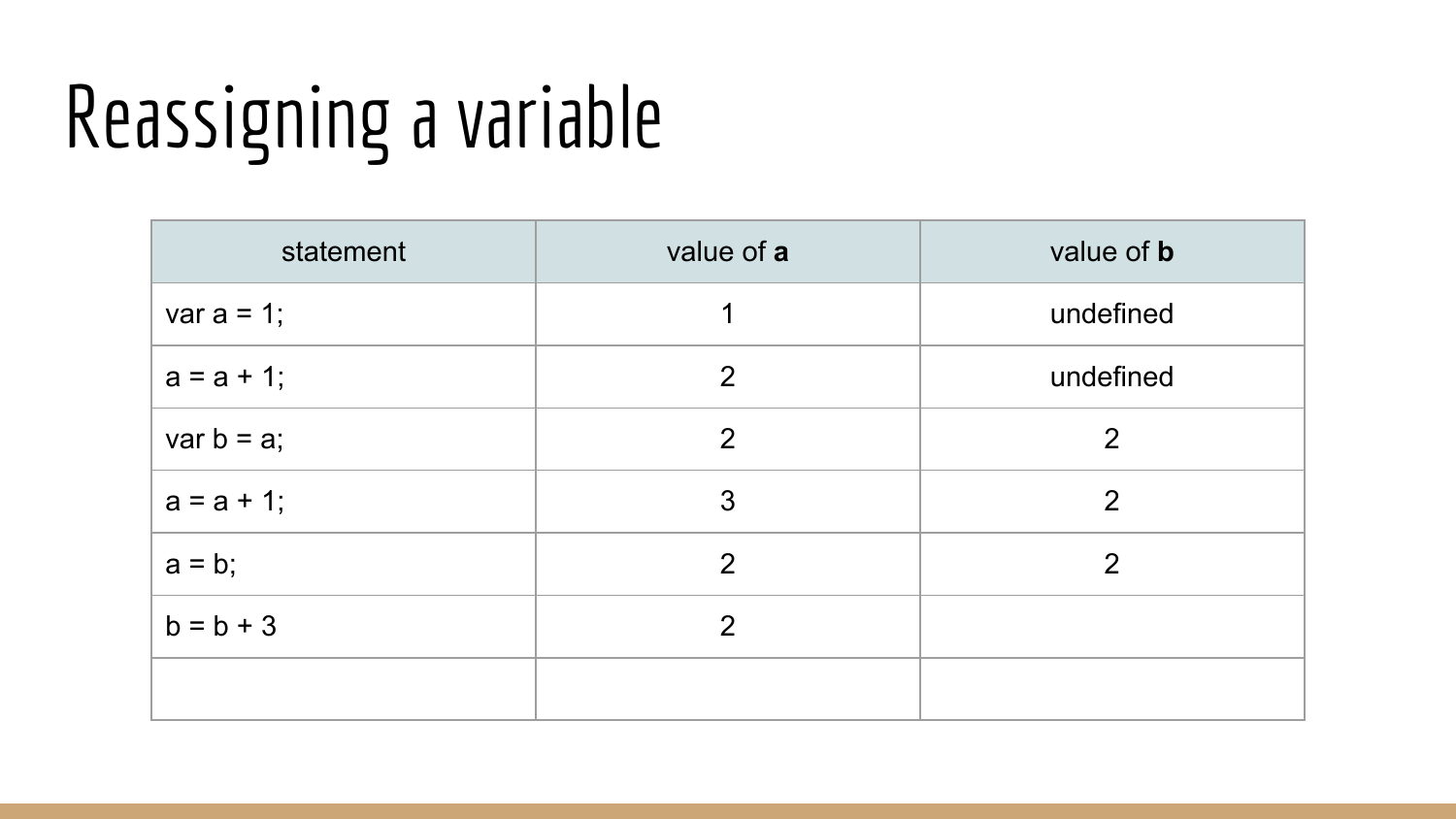| statement     | value of a     | value of <b>b</b> |
|---------------|----------------|-------------------|
| var $a = 1$ ; | 1              | undefined         |
| $a = a + 1$ ; | 2              | undefined         |
| var $b = a$ ; | 2              | $\overline{2}$    |
| $a = a + 1$ ; | 3              | 2                 |
| $a = b$ ;     | 2              | 2                 |
| $b = b + 3$   | $\overline{2}$ | 5                 |
|               |                |                   |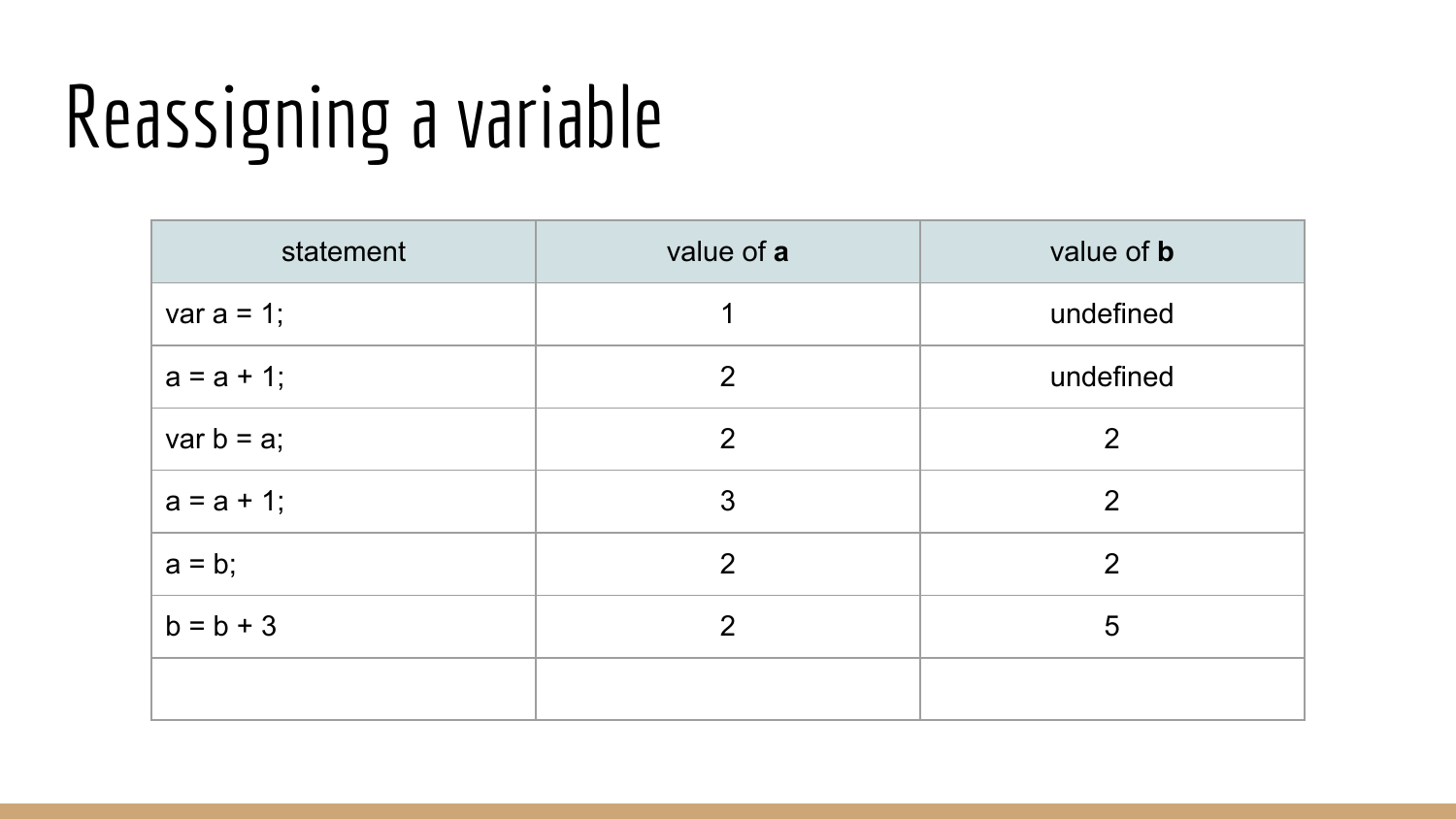| statement     | value of a     | value of <b>b</b> |
|---------------|----------------|-------------------|
| var $a = 1$ ; | 1              | undefined         |
| $a = a + 1$ ; | 2              | undefined         |
| var $b = a$ ; | $\overline{2}$ | $\overline{2}$    |
| $a = a + 1$ ; | 3              | 2                 |
| $a = b$ ;     | 2              | 2                 |
| $b = b + 3$   | $\overline{2}$ | 5                 |
| $a = a - b$   |                |                   |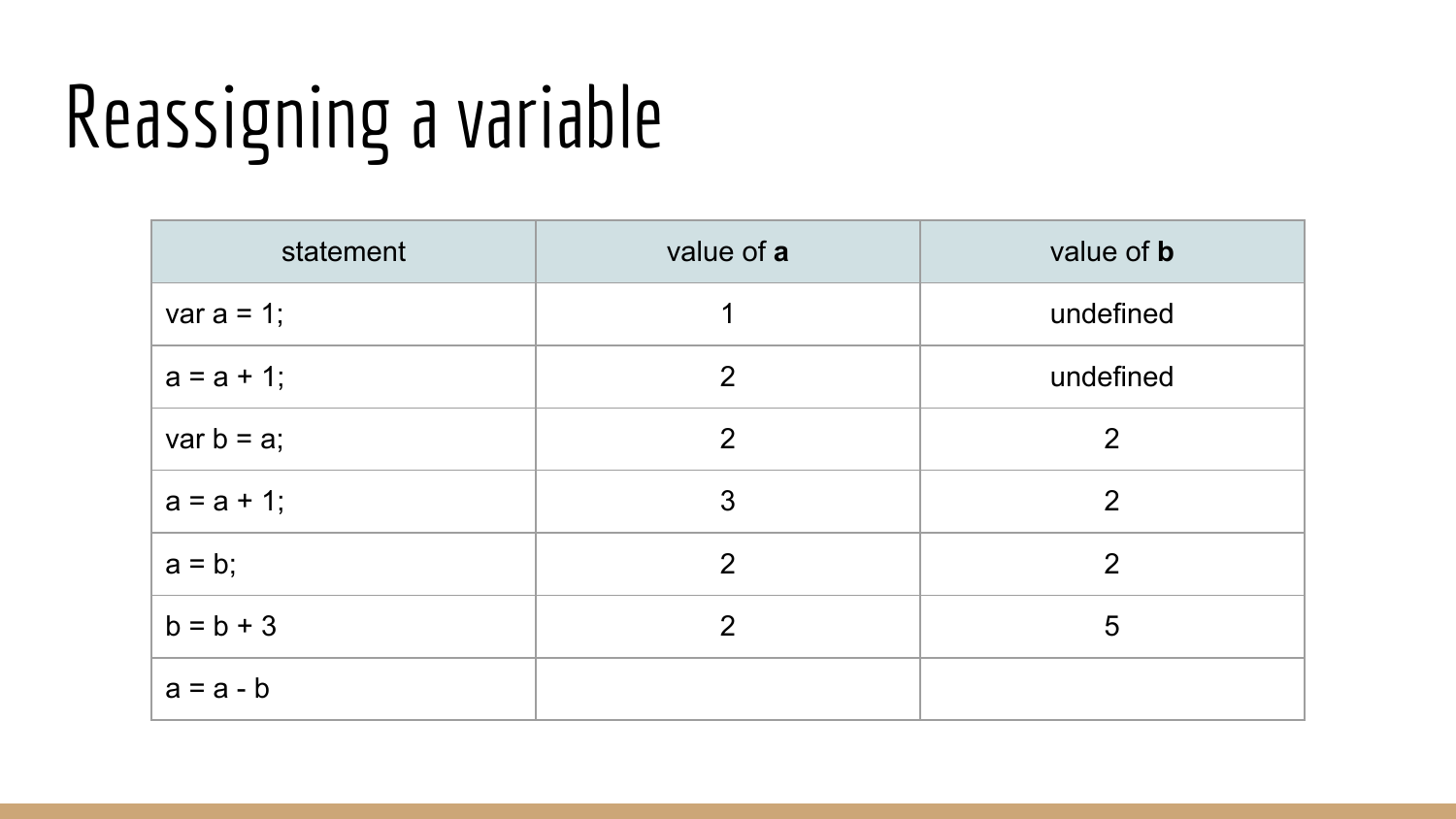| statement     | value of a | value of <b>b</b> |
|---------------|------------|-------------------|
| var $a = 1$ ; | 1          | undefined         |
| $a = a + 1$ ; | 2          | undefined         |
| var $b = a$ ; | 2          | $\overline{2}$    |
| $a = a + 1$ ; | 3          | $\overline{2}$    |
| $a = b$ ;     | 2          | $\overline{2}$    |
| $b = b + 3$   | 2          | 5                 |
| $a = a - b$   | $-3$       |                   |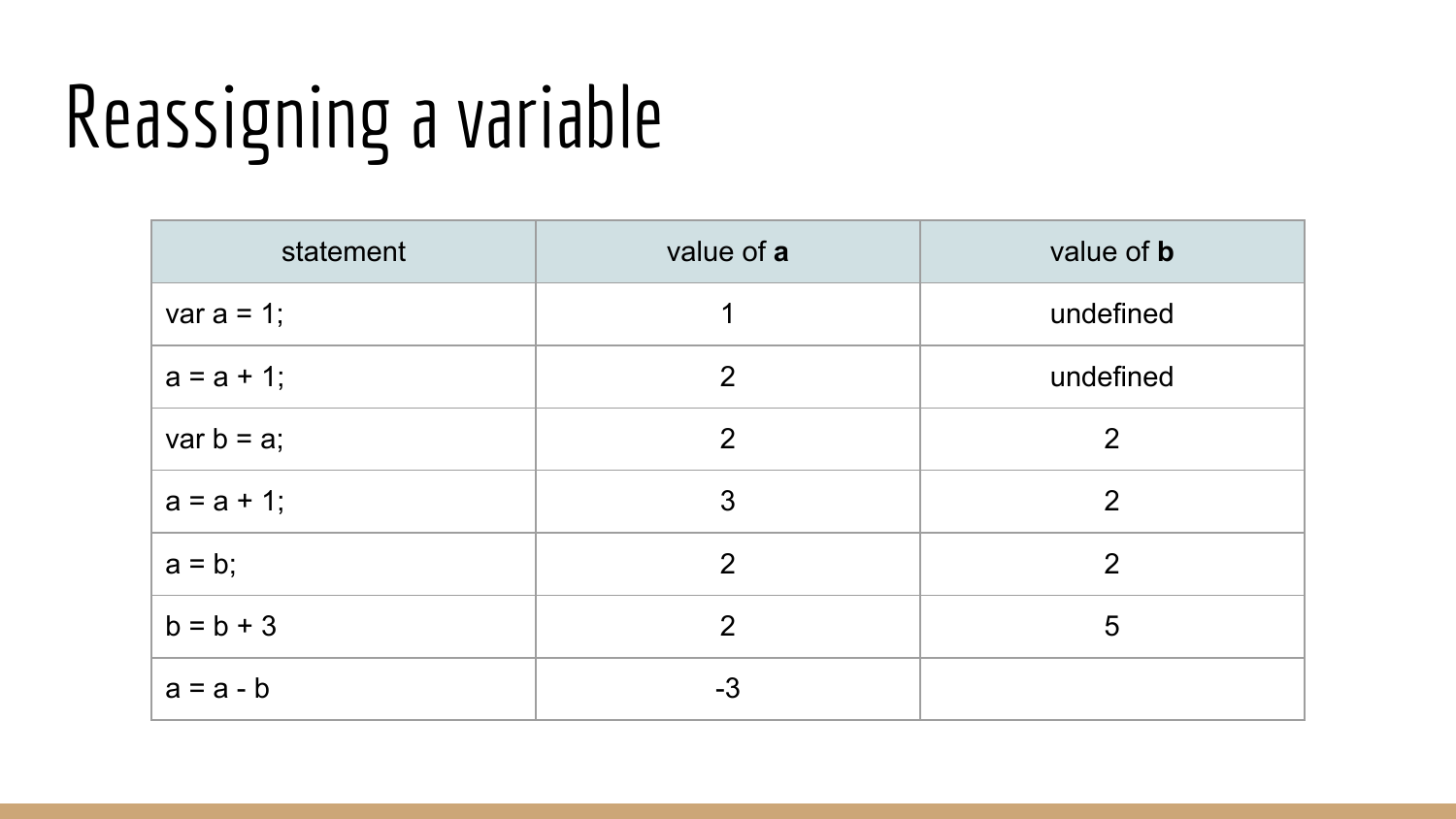#### Assignment statement practice

| statement     | value of a     | value of <b>b</b> |
|---------------|----------------|-------------------|
| var $a = 1$ ; | 1              | undefined         |
| $a = a + 1$ ; | 2              | undefined         |
| var $b = a$ ; | 2              | 2                 |
| $a = a + 1$ ; | 3              | 2                 |
| $a = b$ ;     | 2              | 2                 |
| $b = b + 3$   | $\overline{2}$ | 5                 |
| $a = a - b$   | $-3$           | 5                 |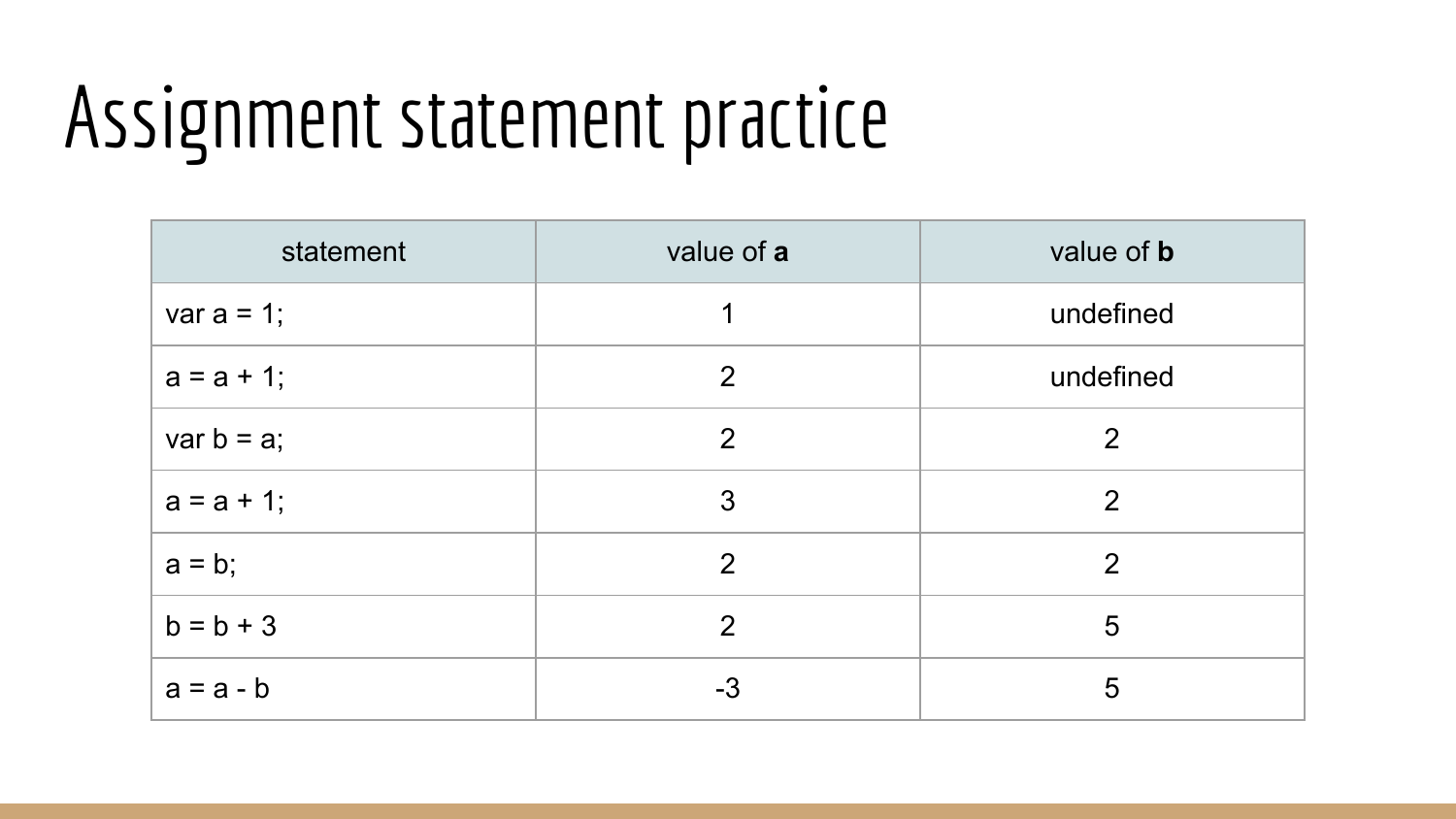#### Browser as context for JavaScript

As you recall, JavaScript can be used to access and modify your HTML

BUT. Before we can do anything meaningful in the browser, we need to understand: *exactly what* we are accessing and modifying.

Then, we can understand *how* we access and modify that.

For this, let's look at data types.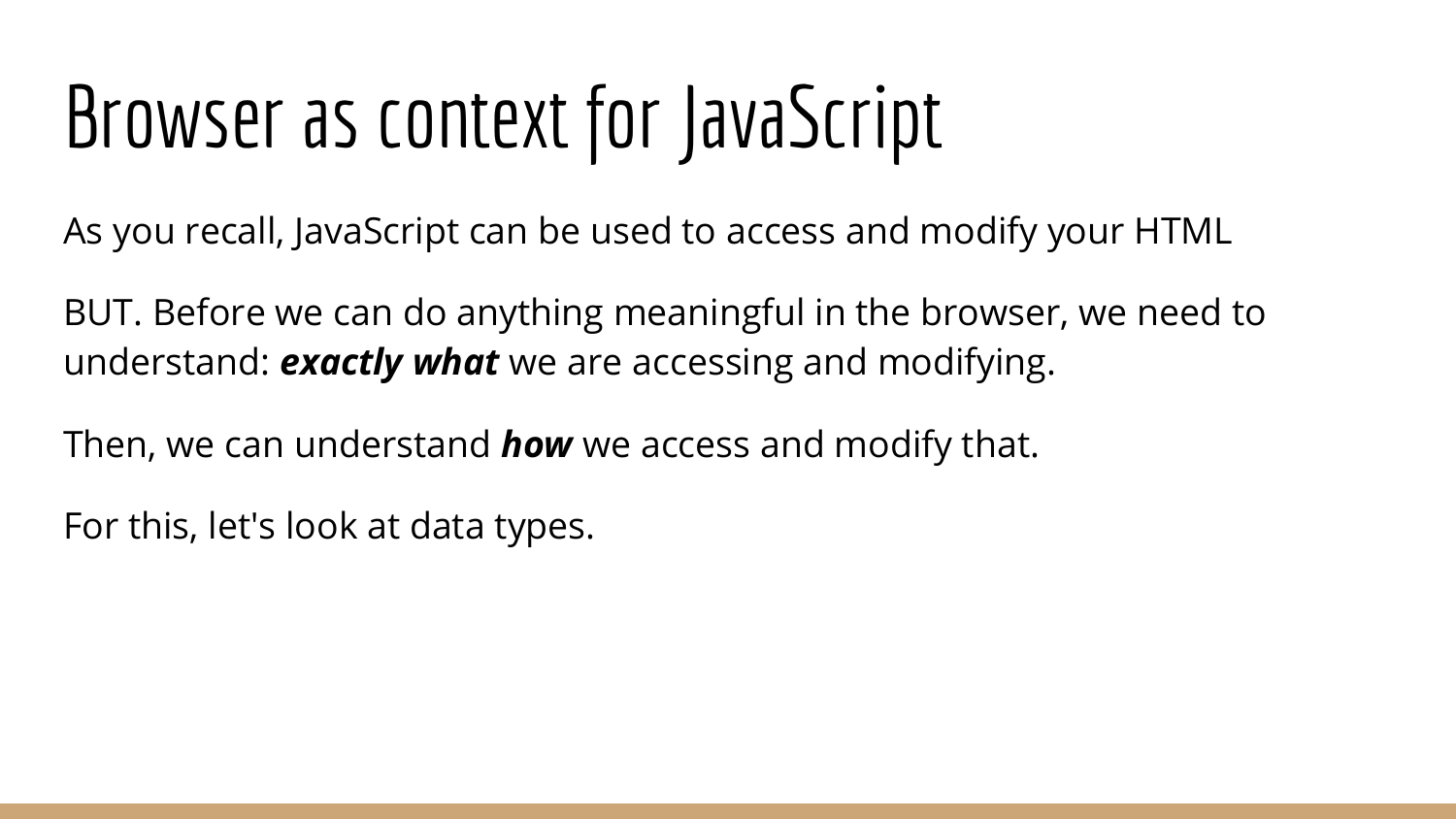#### Data types

What *types* of values can we have?

- 1. **42** (this is a number)
- 2. **"Don't panic!"** (this is a string)
- 3. **true** (this is a boolean)
- 4. ...and more...

We refer to types of values as *data types*

As for "...and more..." - let's look at your textbook's pizza analogy!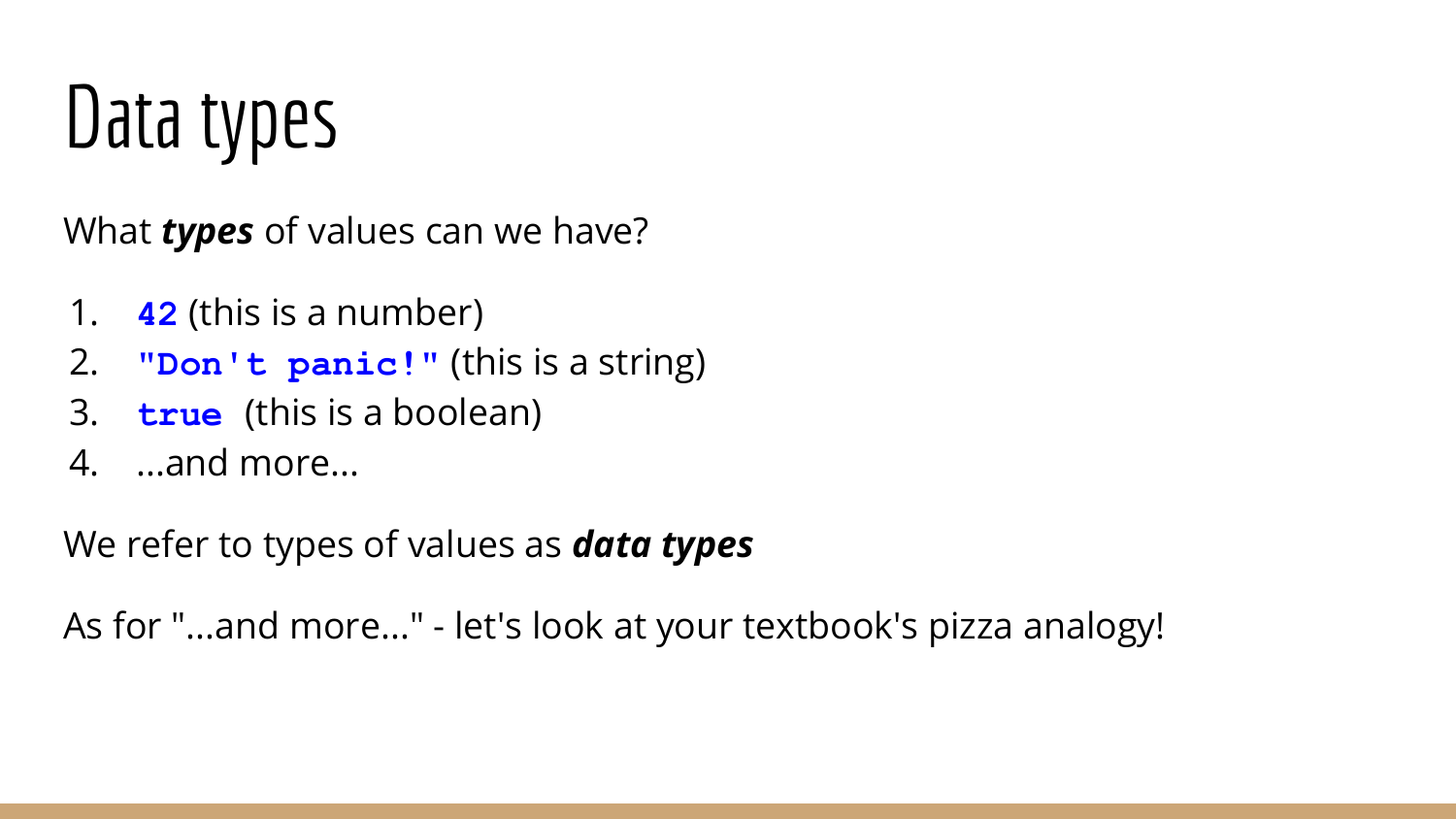### The pizza analogy



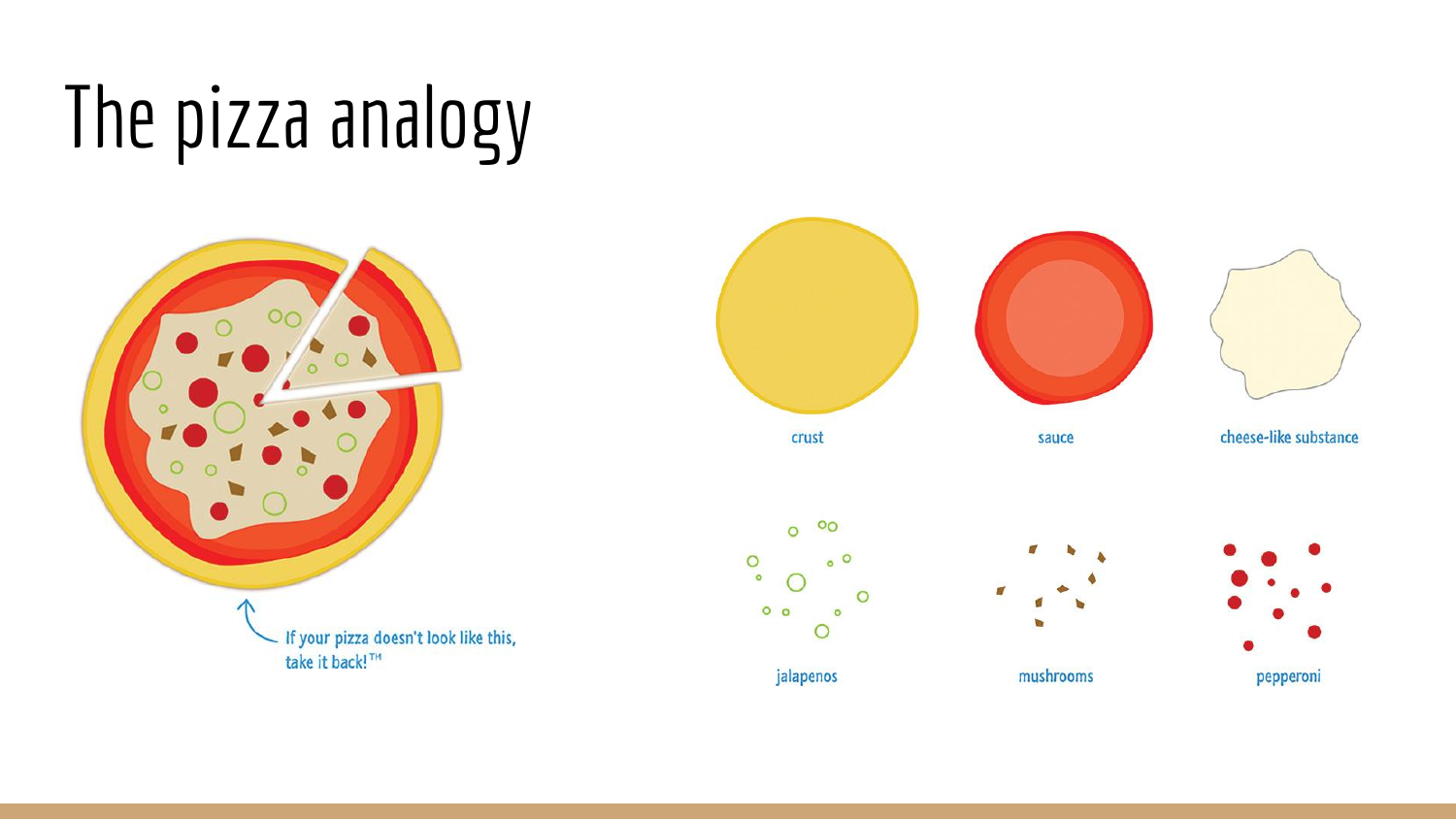#### Simple and complex ingredients

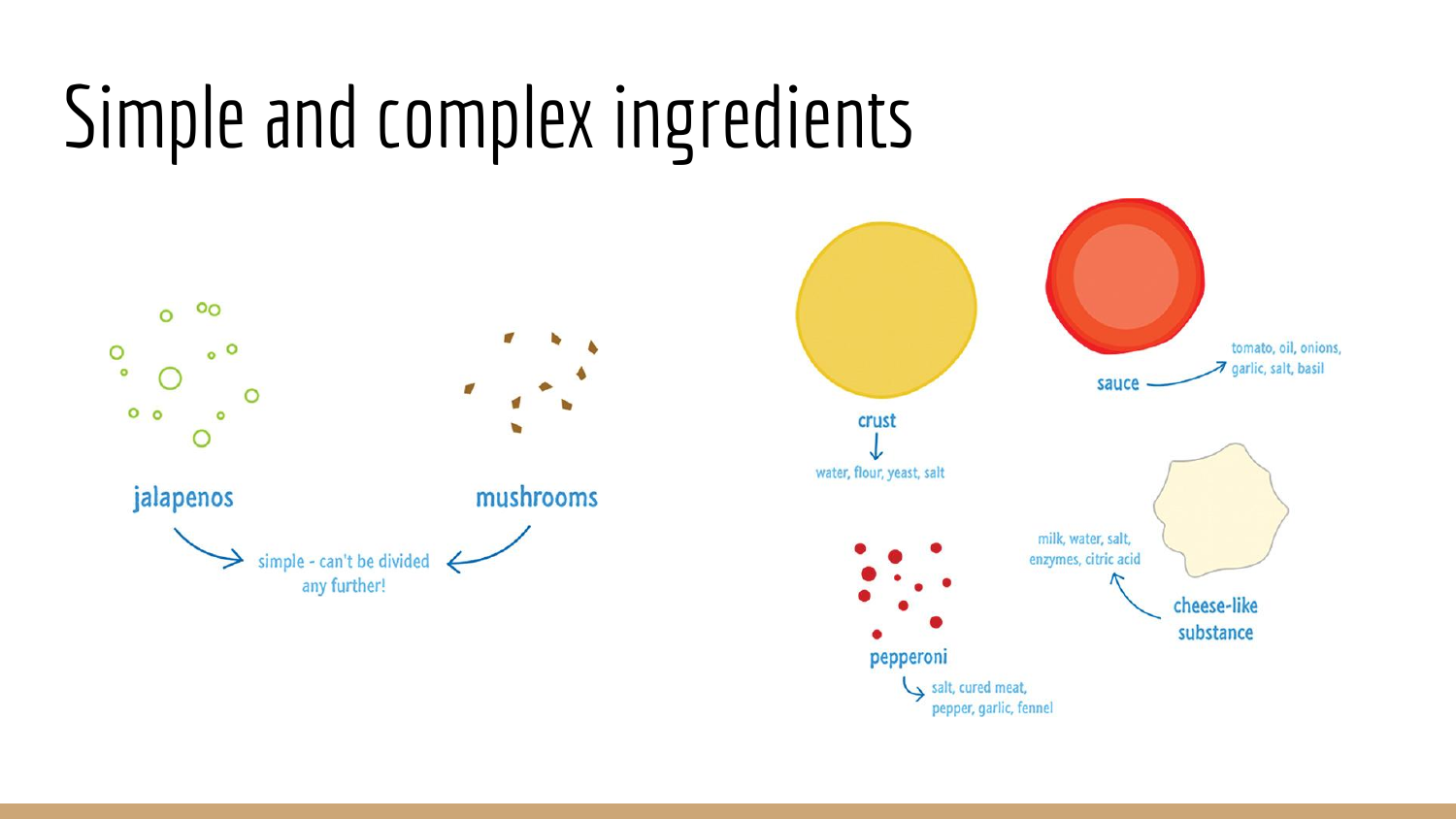#### Simple = primitives / Complex = objects



| Type      | <b>What It Does</b>                                                                                                                                     |
|-----------|---------------------------------------------------------------------------------------------------------------------------------------------------------|
| String    | The basic structure for working with text                                                                                                               |
| Number    | As you can guess, it allows you to work with numbers                                                                                                    |
| Boolean   | Comes alive when you are using true and false                                                                                                           |
| Null      | Represents the digital equivalent of nothingor moo :P                                                                                                   |
| Undefined | While sorta similar to null, this is returned when a value should exist but<br>doesn't like when you declare a variable but don't assign anything to it |
| Object    | Acts as a shell for other types including other objects                                                                                                 |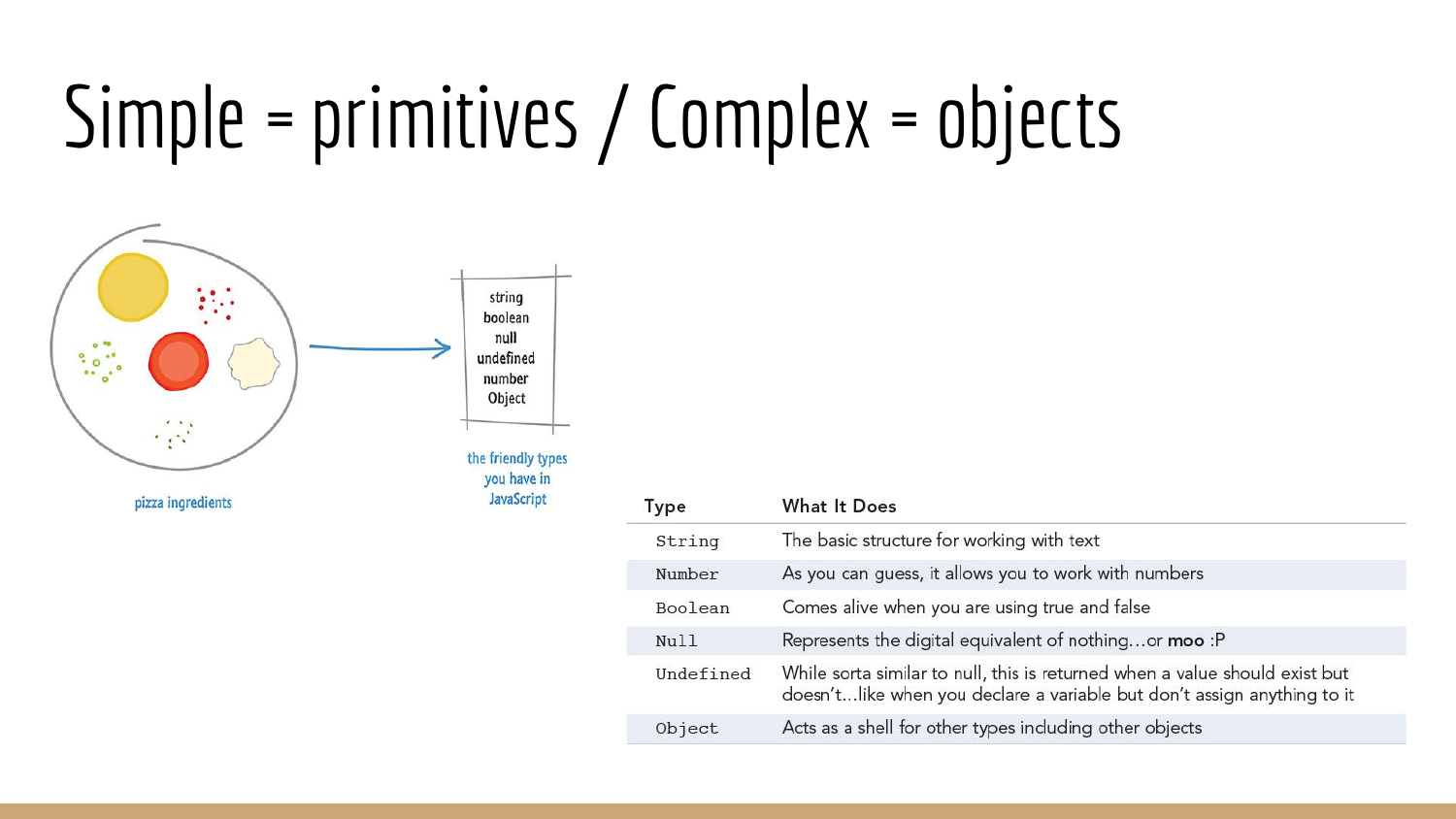### **Objects**

- An object is an abstraction:
	- ball
- An object can have properties and methods
- We can access and modify an object's **properties**:
	- ball.color *accesses the ball's color*
	- ball.color = "red" *changes the ball color to red*

#### ● We can call an object's **methods**

- ball.roll() *the ball rolls*
- We can construct our own objects (but we don't have to right now)
- We can use objects that have been constructed for us
- One such object gives us access to the content of our HTML document!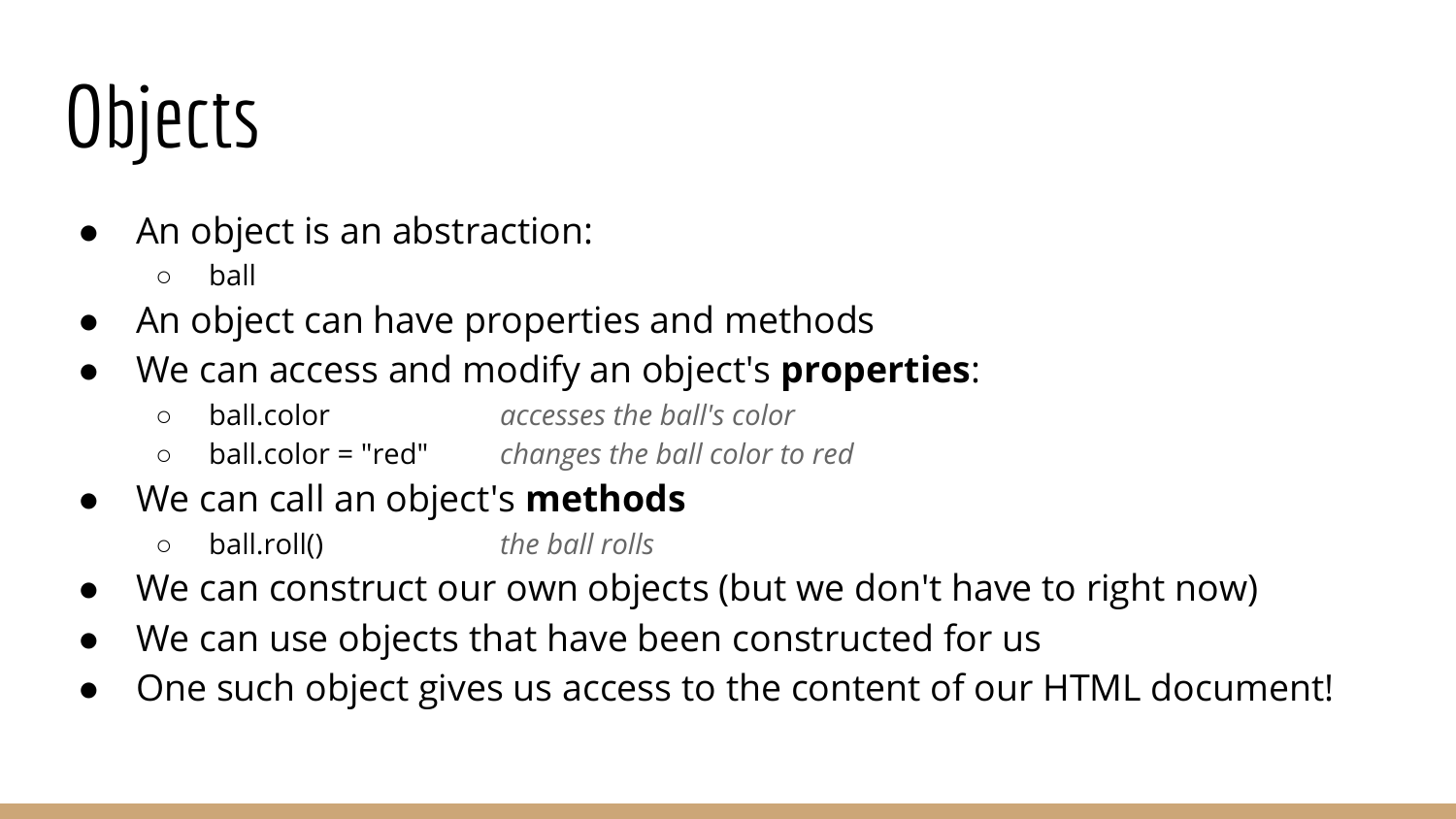#### The Document Object Model: a preview